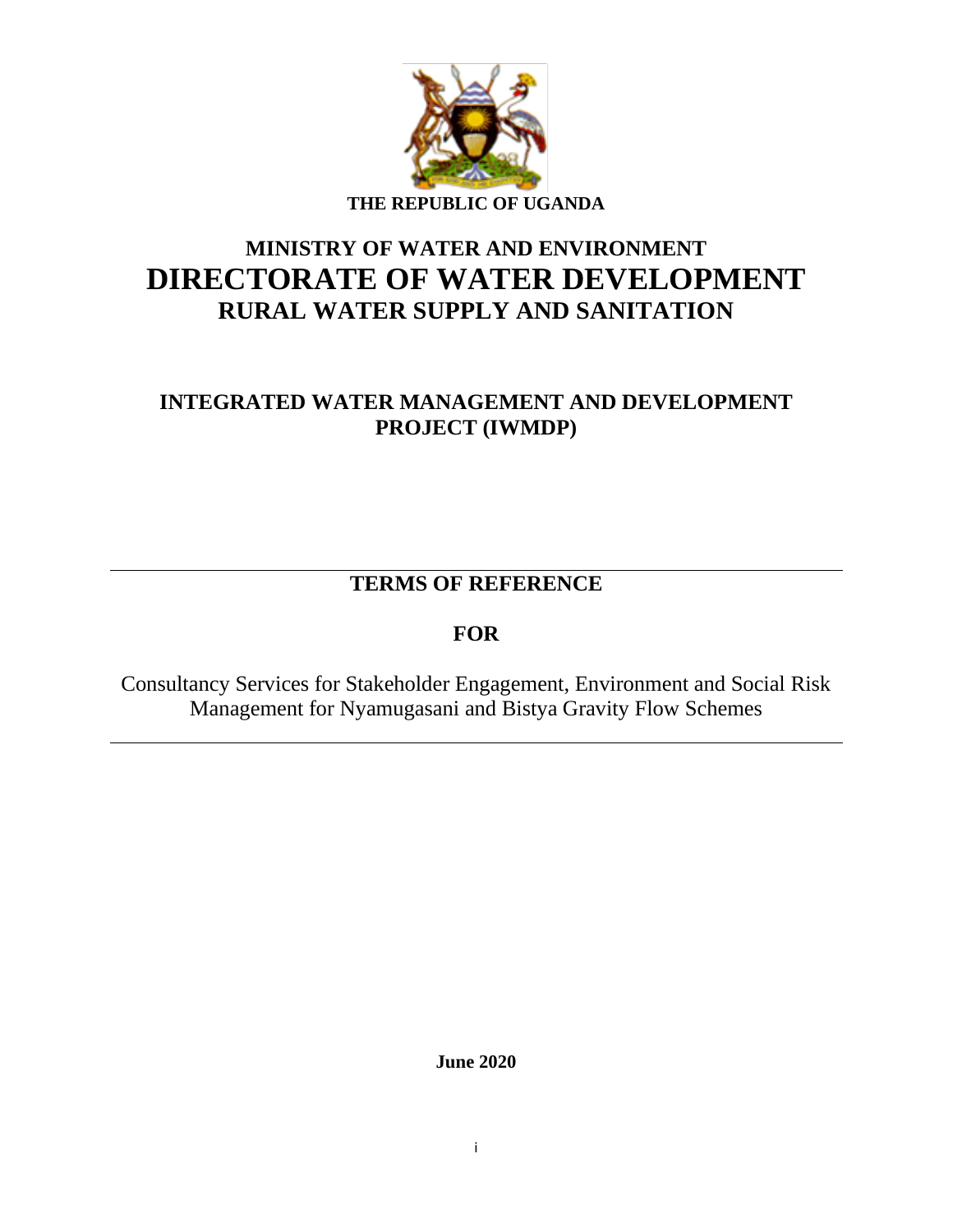# **Table of Contents**

| 1.  |                                                                      |  |
|-----|----------------------------------------------------------------------|--|
| 1.1 |                                                                      |  |
| 1.2 |                                                                      |  |
| 1.3 |                                                                      |  |
| 1.4 |                                                                      |  |
| 1.5 |                                                                      |  |
| 1.6 |                                                                      |  |
| 2.1 |                                                                      |  |
| 2.2 |                                                                      |  |
| 3.  |                                                                      |  |
| 3.1 |                                                                      |  |
| 3.2 |                                                                      |  |
| 3.3 |                                                                      |  |
| 3.4 |                                                                      |  |
| 3.5 |                                                                      |  |
| 3.6 |                                                                      |  |
| 3.7 | ESTABLISHING AND SUPPORTING OPERATION AND MAINTENANCE STRUCTURES  11 |  |
| 3.8 |                                                                      |  |
| 3.9 |                                                                      |  |
| 4.  |                                                                      |  |
| 4.1 |                                                                      |  |
| 4.2 |                                                                      |  |
| 4.3 |                                                                      |  |
| 4.4 |                                                                      |  |
| 5.  |                                                                      |  |
| 6.  |                                                                      |  |
| 7.  |                                                                      |  |
| 7.1 |                                                                      |  |
| 7.2 |                                                                      |  |
| 7.3 |                                                                      |  |
| 8   |                                                                      |  |
| 9   | ACTIONS REQUIRING CLIENT CLEARANCE DURING IMPLEMENTATION  27         |  |
| 10  |                                                                      |  |
| 11  |                                                                      |  |
|     |                                                                      |  |
|     |                                                                      |  |
|     |                                                                      |  |
|     |                                                                      |  |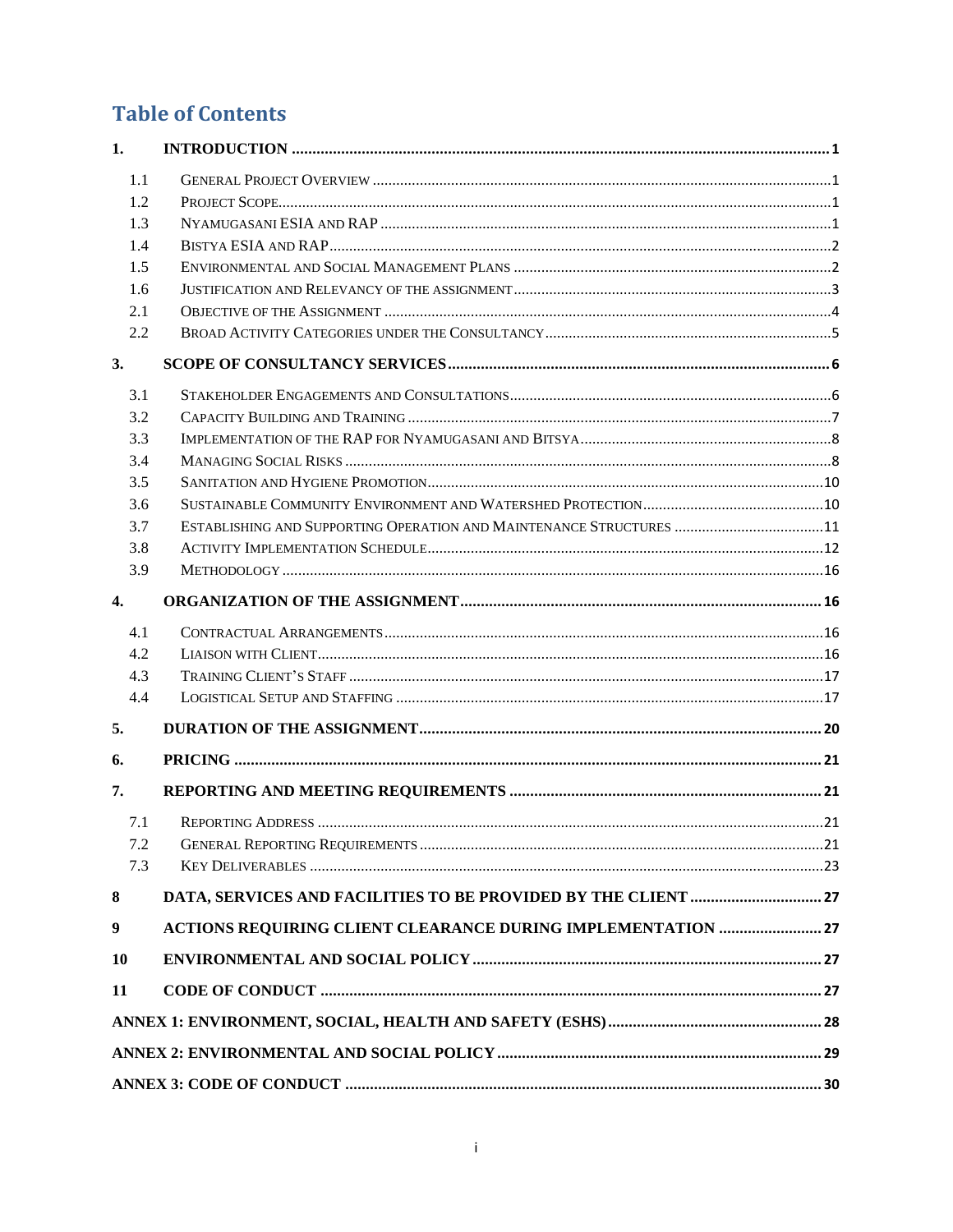### **LIST OF TABLES**

| Table 1: Activity Implementation Schedule and Key Outputs       | 12 |
|-----------------------------------------------------------------|----|
| Table 2: List of Required Personnel with Minimum Time Inputs    | 17 |
| Table 3: Minimum Qualifications and Experience of Key Personnel | 18 |
| Table 4: Summary of Reporting Requirements                      | 22 |
| Table 5: Summary of Deliverables                                | 26 |

## **LIST OF FIGURES**

[Figure 1: Proposed Organogram for Stakeholder Engagement and Social Risk Management](file:///D:/MWE/World%20Bank/ToRs/TORS_FOR_NYAMUGASANI___BISTYA_-_STAKEHOLDER%20ENGAGEMENT%20-%209-6-2020.doc%23_Toc42598234)...................18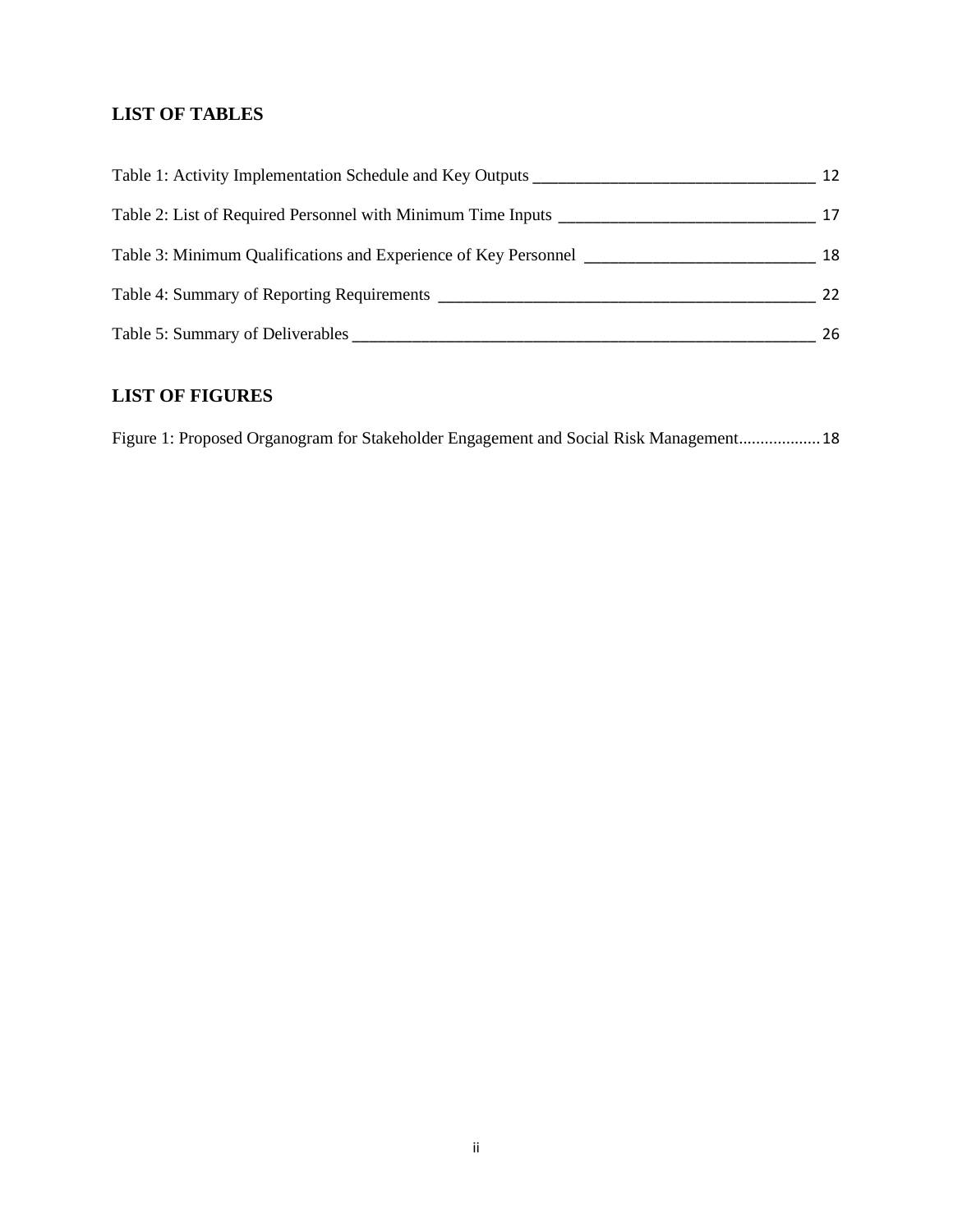# <span id="page-3-0"></span>**1. INTRODUCTION**

## <span id="page-3-1"></span>**1.1 General Project Overview**

The Government of Uganda (GOU) through the Ministry of Water and Environment (MWE) has received funds from the World Bank and intends to use part of the funds for implementing the Integrated Water Management and Development Project (IWMDP). The development objective (PDO) of this project is to improve (i) access to water supply and sanitation services and (ii) integrated water resources, planning, and management in Uganda. The IWMDP shall involve construction of Water Supply and Sanitation infrastructure in Rural Communities, Rural Growth Centres and in refugees and host communities. These infrastructures include; Large Gravity Flow Schemes, Rural Growth Centre Water Supply Systems and Sanitation Facilities

Under the Rural Water Supply Component, the project intends to Construct Nyamugasani and Bistya Gravity Flow Schemes in Kasese and Buhweju districts respectively.

## <span id="page-3-2"></span>**1.2 Project Scope**

Phase I of Nyamugasani project to be funded under the IWMDP will involve construction the intake, raw water main, water treatment plant, transmission and distribution networks to cover parts of Kyarumba, Kyondo, Kisinga TC and L. Katwe Sub Counties with an estimated population of 131,390 inhabitants and 25,247 households. It is anticipated that the project will benefit 44,531 people with portable water and 29,280 people with basic sanitation and hygiene improvement activities by end of the project. The project is planned to abstract water from R. Nyamugasani which originates from the Rwenzori Mountains. The most suitable intake point for the project is located at the bottom of Mubalya hill in Kyondo/Kyarumba Sub County. The GFS project shall also construct 08 Public Toilets distributed in different areas and 02 Water Offices.

The water supply area of the proposed Bitsya Piped Water Supply System is located in Bitsya and Kurungu Sub-counties in Buhweju District. The project targets to serve 4 parishes and a total of 40 villages with the design population of 25,095. Three spring intakes are proposed for the water supply; Rujuga, Kagyera, and Rwakina spring. The distribution network has an estimated length of 61,098 m

### <span id="page-3-3"></span>**1.3 Nyamugasani ESIA and RAP**

The Nyamugasani ESIA was first prepared in September 2015 and approved by NEMA through issuance of a certificate on August 10, 2016 valid for 5 years. A review of the Nyamugasani ESIA reveals that there is currently ongoing construction of small hydro power plant intake upstream and downstream of the intake of proposed Nyamugasani piped water supply system.

The Nyamugasani RAP was prepared in November 2018 based on the existing scheme design and current proposed supply area. A total of 1,392 PAPs were identified within the project locus.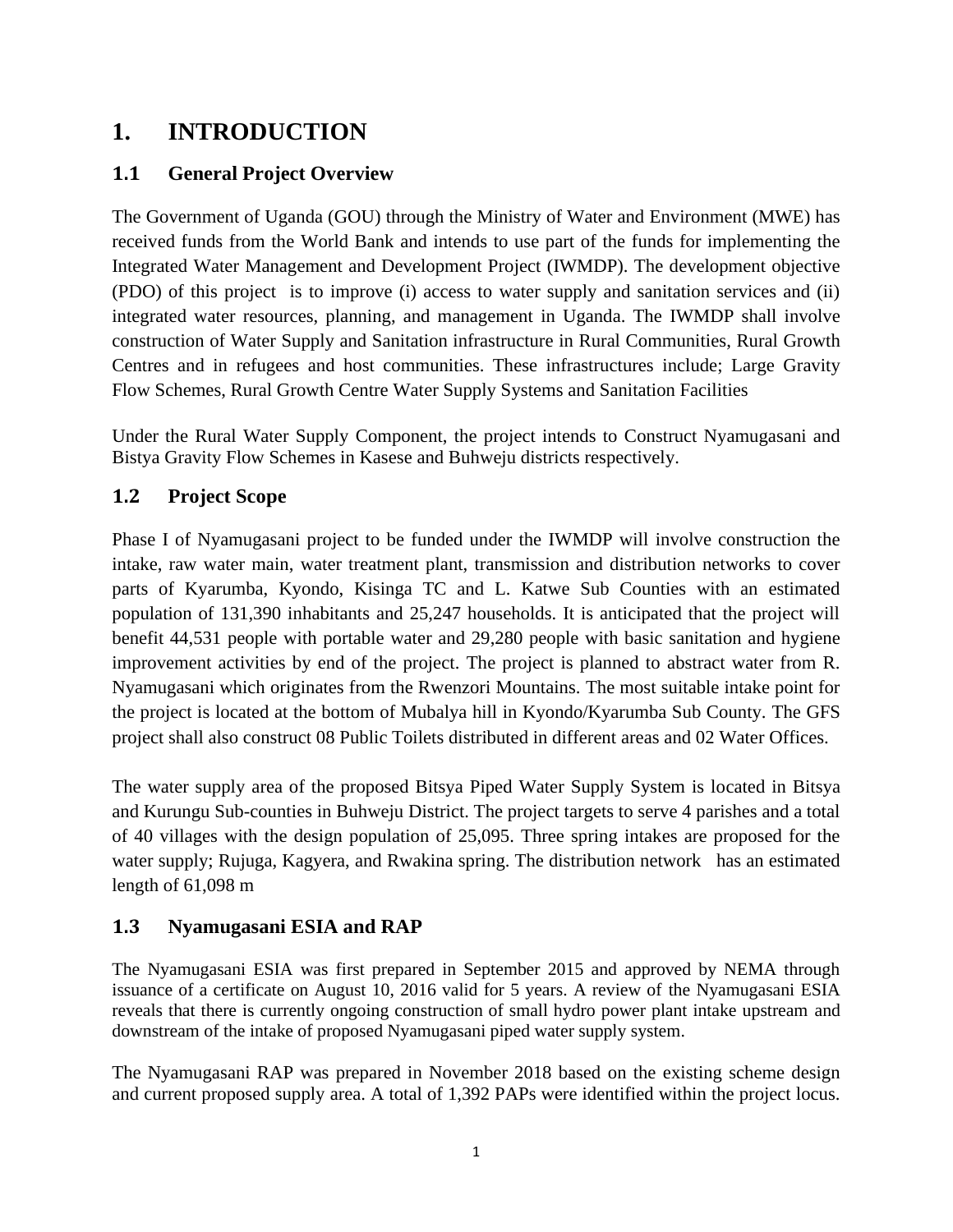These include land owners, property owners (perennial crops and trees, and a few improvements). About 51.6080 acres of land will be required for the water transmission mains, 0.3590 acres for intake structures, 2.4730 acres for water treatment plant structures, 0.7720 acres for reservoirs (11No.) and 0.8480 acres for public toilets.

## <span id="page-4-0"></span>**1.4 Bistya ESIA and RAP**

The Bistya ESIA was prepared in November 2018; The ESIA report is yet to be approved by NEMA. The Bistya RAP was prepared in January 2019 based on the scheme design. The total number of affected PAPs is 930 (nine hundred thirty) within the project locus. These include land owners, property owners (perennial crops and trees, and a few improvements). Total land acquisition for the water supply system is estimated at 28.4311 acres (broken down as follows: Reservoir, Water Source, and Break Pressure Tank Sites is 2.0901 Acres; and Transmission and Distribution Lines is 26.3410 Acres). A detailed breakdown of the land takes for each specific project sub-component activity by project area is provided in the valuation report.

Under the ESIA on the implementation of the Environmental and Social Management Plan, in table 9, It has been proposed that number of activities aimed at minimizing and mitigating any negative environment and social impacts be carried out during project implementation. These include the following:

- Imparting knowledge and skills to members of community in several aspects of environmental management including ecological sustainability by improving the state of natural environment through restoration,
- Development of skills in catchment restoration through training and awareness creation including provision of inputs and services required for ecological sustainability.
- Establishing a collaboration mechanism between local government and the project to establish, maintain and conserve vegetation along water bodies

## <span id="page-4-1"></span>**1.5 Environmental and Social Management Plans**

To ensure sustainable development and operations of the proposed Nyamugasani and Bistya gravity flow water schemes, Environment and Social Management Plans (ESMP) were developed as part of ESIAs. The ESMP was prepared in accordance with the National Environmental and Assessment procedures, EHS guidelines and Environment and Social safeguard policies of the World Bank. It is aimed at ensuring that the project is carried out with little or no harm to the environment at large; at the same time protecting the community particularly vulnerable groups from impacts that may arise as a result of the program.

The ESMP lists the requirements to ensure effective mitigation for all expected adverse impacts resulting from the implementation of the projects. For each of the activities, the following information is presented: Likely impacts and their indicators, a description of the mitigation measures (actions) that the stakeholders will implement, monitoring indicators; and the responsible party (ies) for ensuring full implementation of the actions and cost estimates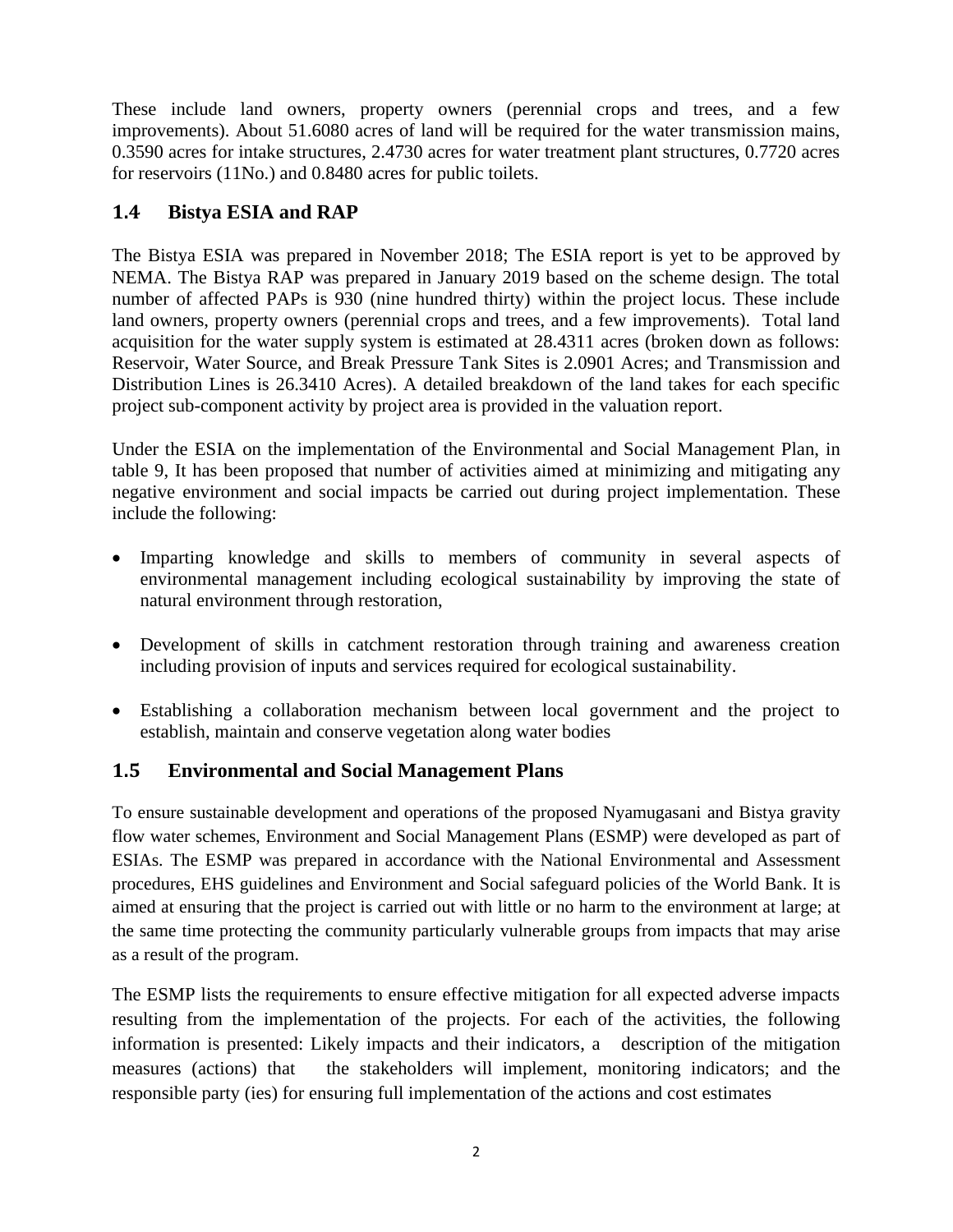The mitigation and enhancement measures included in the ESMP are geared towards but not limited to; improved access to safe drinking water, improved health status, improvement in education enrollment and retention, improved hygiene & sanitation, livelihood enhancement and community empowerments, skills enhancement, reduction in land degradation and soil erosion. The plans and mitigation measures are detailed in the ESMP including target indicators, monitoring and responsibility and cost estimates.

## <span id="page-5-0"></span>**1.6 Justification and Relevancy of the assignment**

Despite the intended project objective indicated above, infrastructure projects, can have unintended adverse impacts on environment and communities. It is therefore important that Environmental and Social Safeguards are considered alongside construction and operation activities for the following reasons;

- To avoid adverse consequences of the projects on people (i.e., individuals and communities) and Environment.
- To ensure that investment operations achieve the desired outcomes while maximizing their potential for Environmental and social benefits
- To avoid costly implementation delays and eliminate costs of retro-fitting or re-designing projects
- To establish a good reputation among clients, development partners and other stakeholders
- To comply with the EIA certificate and Uganda regulations and the World Bank Safeguard policies that is financing these civil works.

The implementation of the consultancy will follow the agreements of the ESIA/ESMP cleared by the World Bank and stipulated in the ESIA certificate of NEMA; the World Bank Environmental and Social Safeguards Policies; <sup>1</sup>, the relevant Government of Uganda environmental and social legislation; the Environmental, Health and Safety Guidelines of the World Bank,<sup>2</sup> amongst others as well as international best practices.

The Ministry therefore seeks to engage the services of a consulting company/firm to under take activities in the ESMP that will not be captured under the contractor's C-ESMP; the Community Engagments and Disclosure actvities; Hygiene and Sanitation promotion; Social and Environmental risk management services and implementation of RAPs for Nyamugasani and Bistya Gravity Flow Schemes in Kasese and Buhweju Districts respectively.

<sup>1</sup> <https://projects.worldbank.org/en/projects-operations/environmental-and-social-policies>

<sup>2</sup> [https://www.ifc.org/wps/wcm/connect/topics\\_ext\\_content/ifc\\_external\\_corporate\\_site/sustainability-at-ifc/policies](https://www.ifc.org/wps/wcm/connect/topics_ext_content/ifc_external_corporate_site/sustainability-at-ifc/policies-standards/ehs-guidelines)[standards/ehs-guidelines](https://www.ifc.org/wps/wcm/connect/topics_ext_content/ifc_external_corporate_site/sustainability-at-ifc/policies-standards/ehs-guidelines)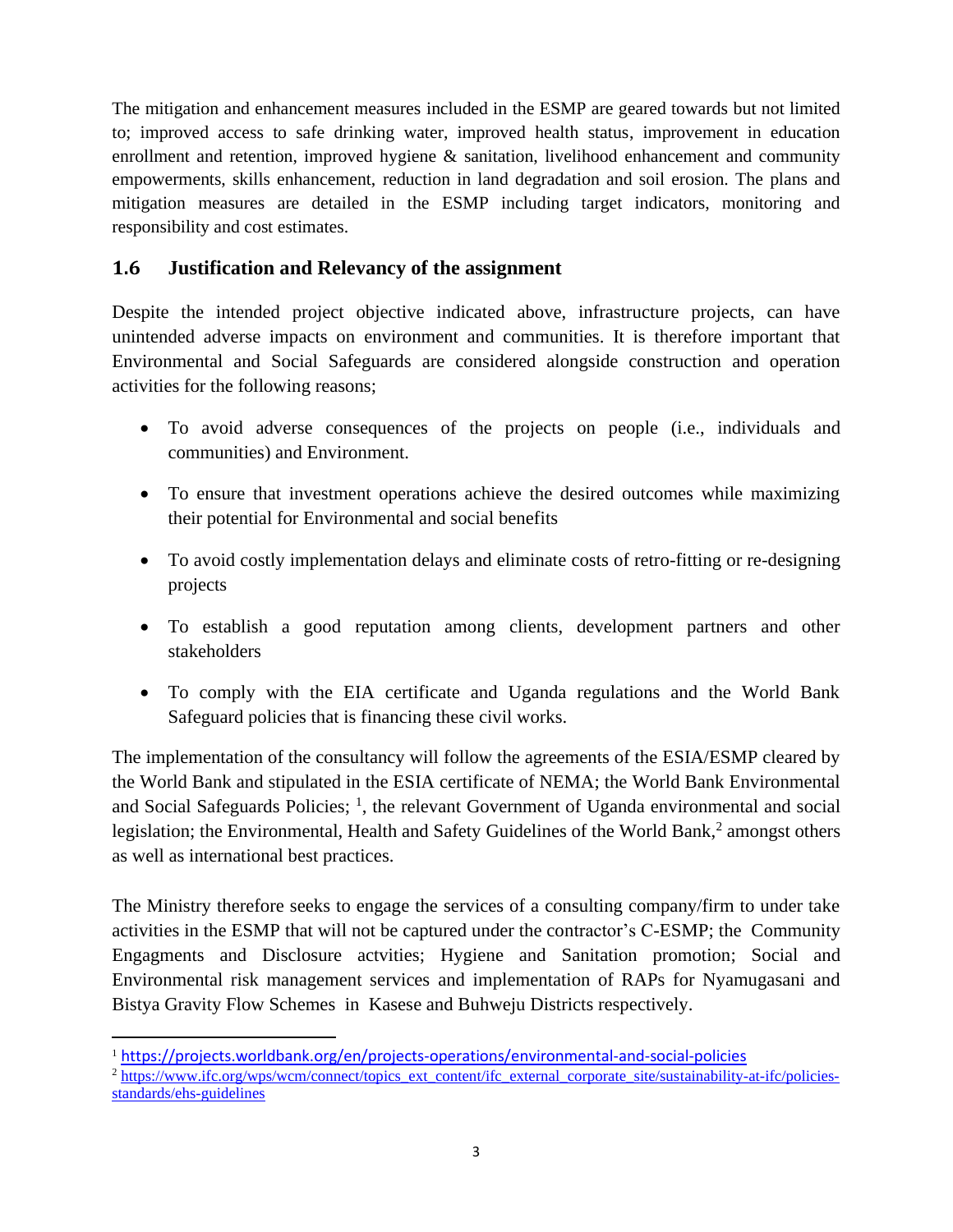# **2. PROJECT OBJECTIVES**

Nyamugasani and Bistya projects are aimed at achieving the following objectives:

- 1. To ensure provision of adequate and safe water in each of the selected sub counties through development of new water and sanitation infrastructure;
- 2. To improve the health and living standards of the target population through improved access to clean water and sanitation facilities.
- 3. To contribute to environmental protection and sustainability of water sources and their catchments through the adoption, promotion, and implementation of efficient source protection strategies and management methods
- 4. To ensure sustainability of water supply and sanitation services in the targeted project areas through establishment of efficient and effective institutional support systems.

#### <span id="page-6-0"></span>**2.1 Objective of the Assignment**

- i) To ensure that the ESIA/ESMP approved by NEMA and the World Bank is properly implemented at the site and the affected and beneficiary families/communities are properly informed and engaged.
- ii) To maintain a constructive relationship with key stakeholders on an ongoing basis, ensure ownership, participation and support throughout the project implementation stages through meaningful engagement, capacity building and training of stakeholders and structures to fully understand the key aspects of the project; their roles and responsibilities in implementation and management of the project.
- iii) Support in the implementation of the project RAP aimed at avoiding or minimizing, possible hardships and impoverishment that the project may cause
- iv) To assist the Rural Water Supply and sanitation component of the project in mitigating the potential social risk of the spread of HIV and other sexually transmitted infections and promotion of community health and safety
- v) To promote hygiene and sanitation in the project area aimed at improving and uplifting the health conditions of the communities.
- vi) To assist in establishing Grievance Redress Mechanisms that are accessible to communities for claims, recommendations, to the government team and it is efficient to resolve these claims find solution and define a recording system.
- vii) To assist in enhancing mechanisms to mitigate risks and respond to cases of GBV and VAC due to labour influx and the associated effects in projects and beneficiary communities.
- viii) Promote adoption and implementation of efficient protection strategies and management methods for water source and catchment protection.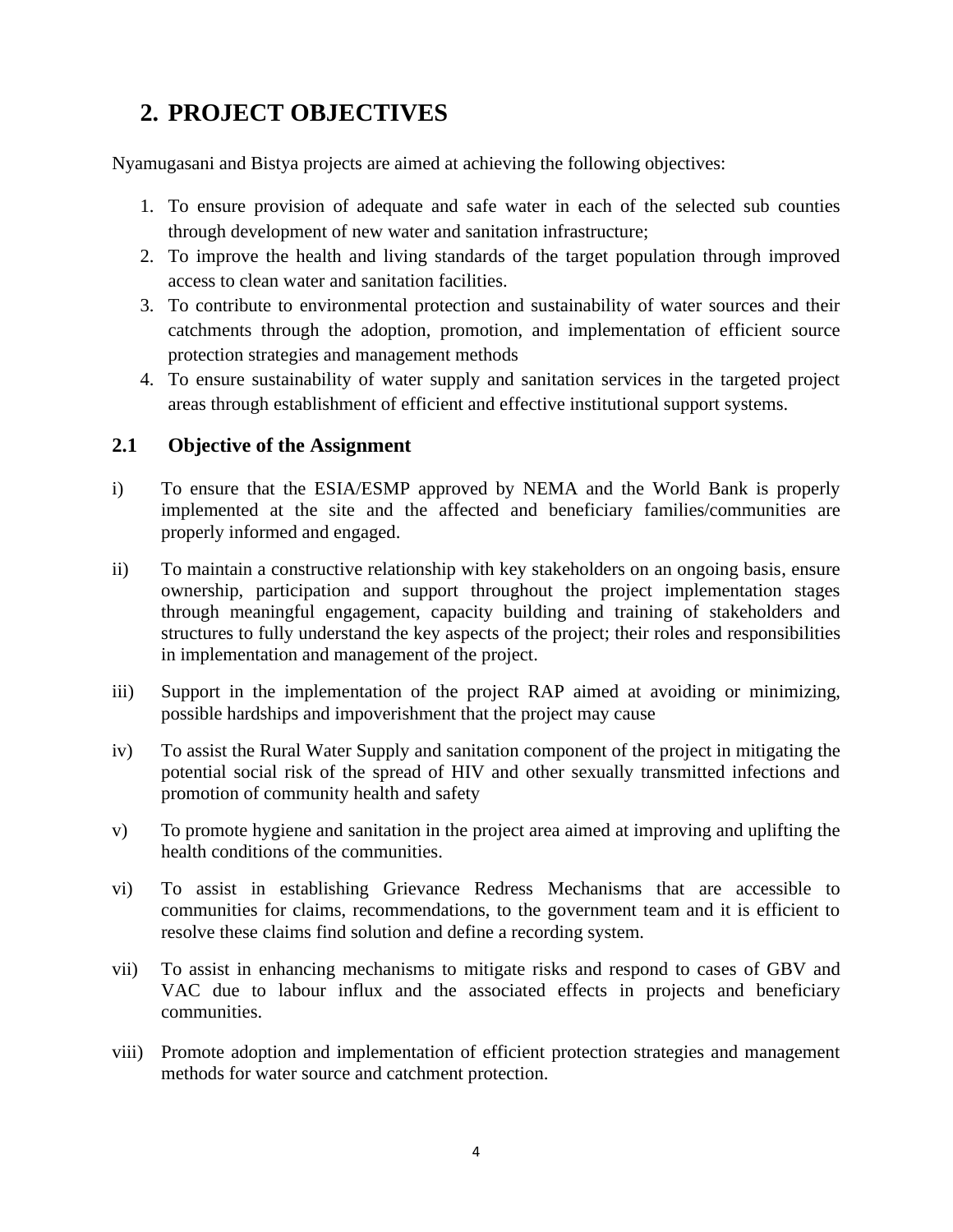- ix) Support the engagement of the stakeholders on the operation and management options for the constructed Water Supply and sanitation systems
- x) Train and build capacity of sector professionals (client's staff) in regard to environment and social risk management and source protection

#### <span id="page-7-0"></span>**2.2 Broad Activity Categories under the Consultancy**

The consultancy has 6 broad categories to cover all the software aspects of the project and include;

- 1) Stakeholder engagement, consultations, capacity building and training of stakeholders and management of grievances emanating from project activities
- 2) Implementation of the RAP
- 3) Sanitation and hygiene promotion
- 4) Managing Social Risks Associated with HIV and AIDS, and Gender Based Violence and Violence against Children
- 5) Implementation of Source protection plans by supporting Environment and Catchment protection activities within the project area such as forest restoration, reduction of contamination from houses, environmental education, prevent water borne diseases, etc.
- 6) Support in establishing Operation and Maintenance Structures of the water supply systems and public sanitation facilities when completed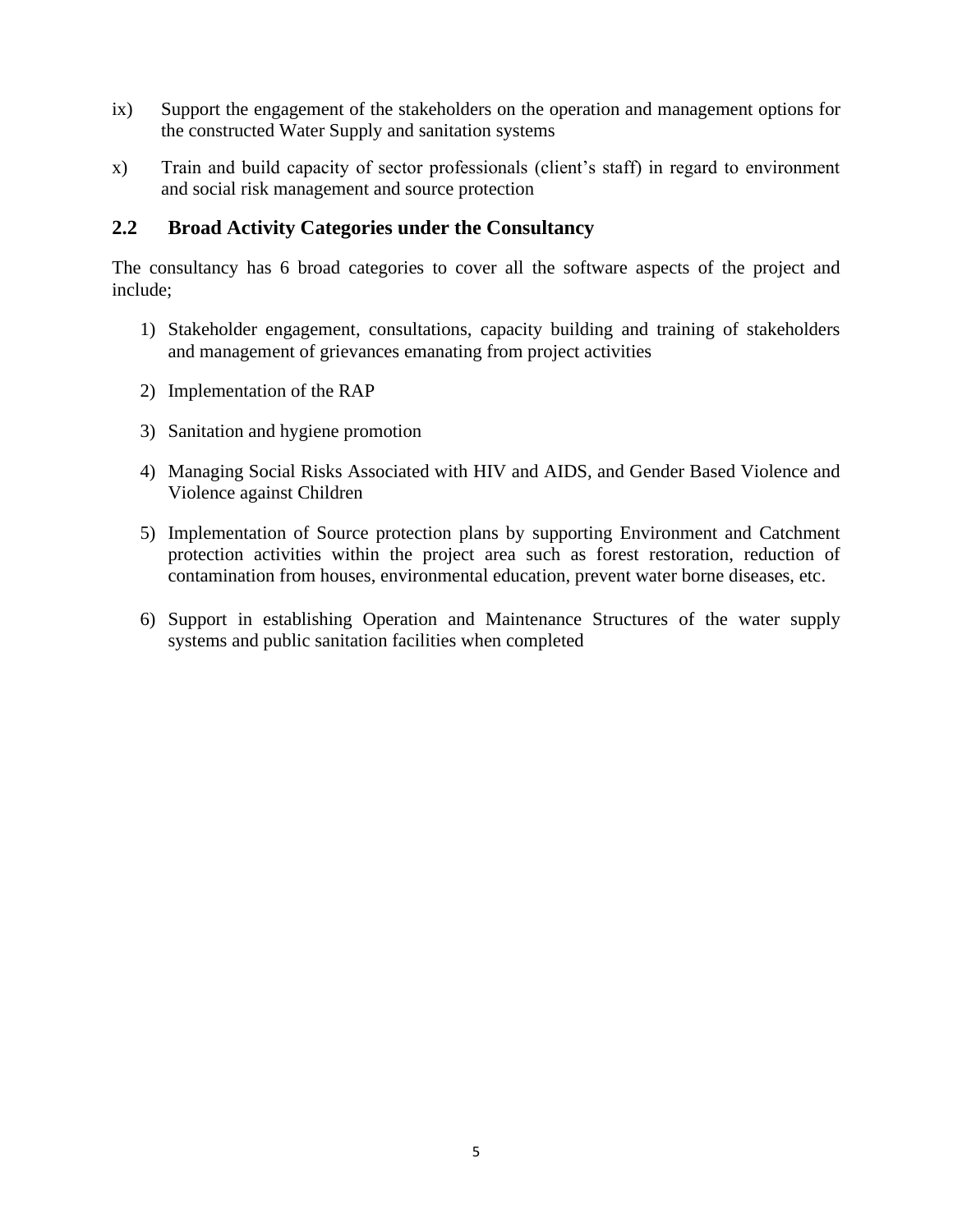# <span id="page-8-0"></span>**3. SCOPE OF CONSULTANCY SERVICES**

The scope of the consultancy services will include but is not limited to:

#### <span id="page-8-1"></span>**3.1 Stakeholder Engagements and Consultations**

- i) Formulate the Stakeholder Engagement Plan (SEP) for the implementation of the social and environmental safeguards for the project.
- ii) Organizing project inception workshops for Kasese and Buhweju districts, with the overall objective of creating dialogue with stakeholders on key implementation aspects of the scheme in the two districts.
- iii) Organizing project stakeholder engagement workshops / meetings in the 4 Sub-counties of Kasese and 2 sub counties of Buhweju district, with the objective of creating awareness on key implementation aspects of the scheme.
- iv) Carry out awareness creation meetings at parish and village levels within the project area.
- v) Continuous engagements activities at all levels during project implementation through dialogues, consultations, follow up meetings and visits to all the stakeholders.
- vi) Conduct radio programmes and talk shows on gender awareness and equity, child protection, community Health and Safety during project implementation, and all the other components of the project.
- vii)Carrying out routine and periodic compliance review activities on the implementation of the safe guards and other community activities through monthly monitoring visits and organizing quarterly stakeholder review workshops / meetings at district and sub county levels.
- viii) Liaise with the consultant and contractor to carry out assessment of households' applications to determine those eligible for accessing household connections.
- ix) Liaise with the social specialist of the contractor in sensitising their workers and communities on potential project impacts – this may include wider issues of contractorcommunity relations and project works.
- x) Develop various Information, Education and Communication (IEC) strategies such as use of electronic and print mass media, distribution of leaflets, posters on: water supply, hygiene and sanitation and environment sustainability.
- xi) Engage property owners and the relevant authorities to ensure that the necessary clearances/ approvals and way leaves are provided for all project activities.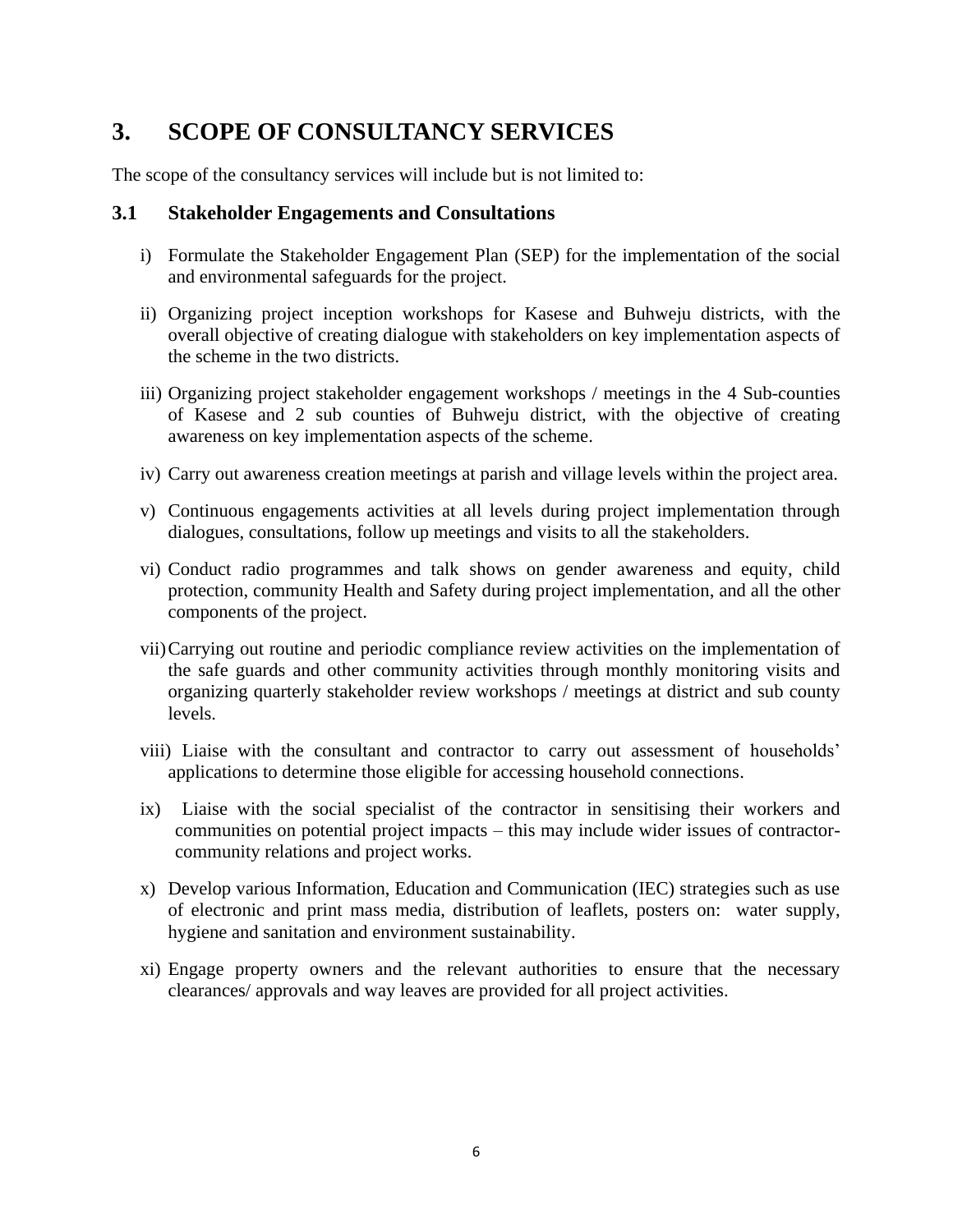### <span id="page-9-0"></span>**3.2 Capacity Building and Training**

In the implementation of this project, there are a number of stakeholders (individual and institutions) who shall be brought on board. Some of the envisaged categories of stakeholders may include; officials in the district water offices, district environmental office, probation officers, sub-county technical staff; like health assistants and inspectors, community development officers sub-county chiefs, sub county political leaders, LC3 members of the executive, parish development committees, NGOs/ CBO , project community liaison persons. There are also a number of project implementation structures: Project Implementation Committees (PICs) at District and Sub county level, grievance redress committees at Parishes / villages, individual like contractors and sub-contractors staff, Therefore, there is need to develop the capacity of the these stakeholders/ structures to fully understood the safeguard issues and policies involved in the project , so that they can be able to support implementation of the agreed social and environmental aspects of the project. Some of the key capacity building activities to be undertaken by the consultant include:

- i) Carrying out stakeholder identification and capacity /skills needs assessment to identify training needs among the key stakeholders as highlighted above
- ii) Develop training materials in relation to all aspects of the consultancy that include: community engagement, HIV and AIDs, GBV/VAC, sanitation improvement, hand washing, RAP guidelines, source protection, Grievance redress management, Health and Safety at construction sites, genders equity in construction activities, etc.
- iii) Establish and train Grievance Redress Committees (GRC) on documentation, resolution and reporting of grievances.
- iv) Conduct District and Sub county level training workshops (two days max) to equip PICs, and Project implementation Support Structures and other stakeholders on mobilization and sanitation promotion skills, HIV/AIDS prevention skills, grievances redressing, GBV and VAC mitigation and documentation.
- v) Continuous mentoring and follow up to ensure effective implementation of social and environment safeguards.
- vi) Identify and train local artisans and masons in construction of appropriate low-cost sanitation facilities using locally available materials in the project area.
- vii) Establish and manage a Grievance Redress Mechanism (GRM) at District, Sub county, and village levels that ensures that all grievances (verbal and written), are registered and transmitted to responsible authorities, addressed in a timely manner and reported back to the aggrieved parties.
- viii) Generate periodic reports and continuously assess capacity gaps in implementing social issues and recommend relevant capacity development needs.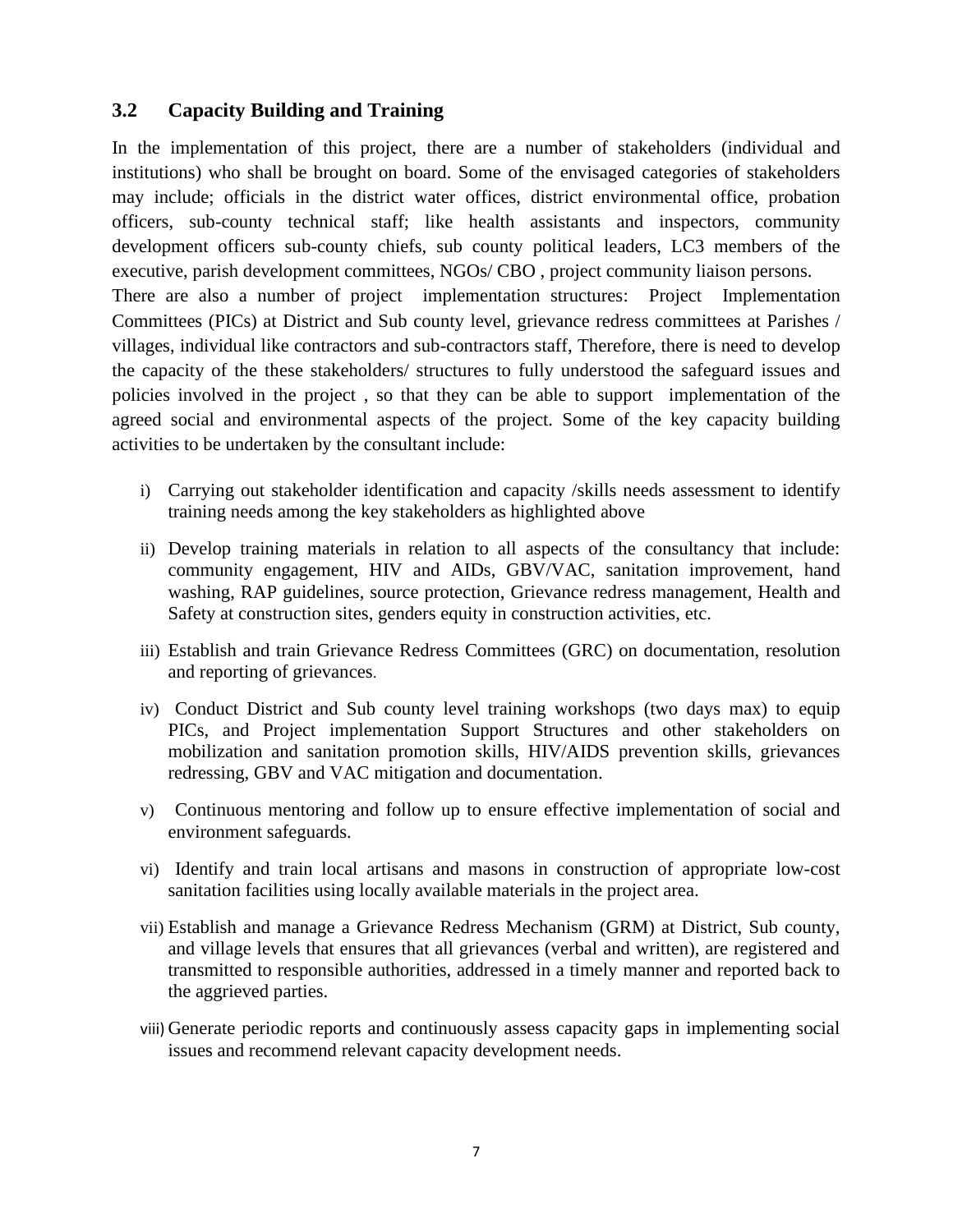ix) Maintain a simple Management Information System on community engagement and development activities, which includes defined feedback mechanisms to key project stakeholders (Client and community).

### <span id="page-10-0"></span>**3.3 Implementation of the RAP for Nyamugasani and Bitsya**

- i. Review the Social assessments in the communities (parishes/villages) to confirm and ascertain persons affected by the project so as to understand how the communities will be affected by the Project as per the RAP Report
- ii. Review plans and activities to support affected houses holds and vulnerable groups during resettlement planning, agreement negotiation, compensation disbursement, physical relocation, and livelihood restoration where needed. This shall be used as a basis for follow up surveys to determine whether the affected persons livelihood have been improved and fully restored or not after project interventions
- iii. Develop and disseminate a communication strategy to ensure that PAPs are well informed of their rights and responsibilities set out in national legislation, the Resettlement Policy Framework and respective Resettlement Action
- iv. Carry out sensitization on disclosure of PAPS and verification and confirmation of ownership claims through assessment of identification documents provided by PAPS including awareness on opening bank accounts in all villages affected by conduction works.
- v. Follow up on the compensation process to ensure that payments are made to PAPs as proposed in the RAP report.
- vi. Monitoring and evaluation for RAP to check effectiveness of RAP implementation, disbursement of compensation money and public involvement. Monitoring will also entail evaluation of effectiveness of the grievance management process.
- vii. Undertake periodic implementation and monitoring visits to project sites during the implementation of RAPs, and provide monthly reports to the client.

### <span id="page-10-1"></span>**3.4 Managing Social Risks**

These TOR outline the services sought to help mitigate the risks of Gender-Based Violence, Violence Against Children; and HIV/AIDS associated with labour influx anticipated for Nyamugasani and Bistya gravity flow schemes project.

#### **3.4.1 Managing Social Risks Associated with HIV/AIDS**

- i) Review the Contractors ESMP in line with HIV/AIDS Workplace Policy, Child Protection Policy, Gender Policy, Community/Occupational Health and Safety Policy and Review of Contractors' Workers Code of conduct.
- ii) Carry out Baseline Assessment of conditions in the project area with respect to HIV/AIDS,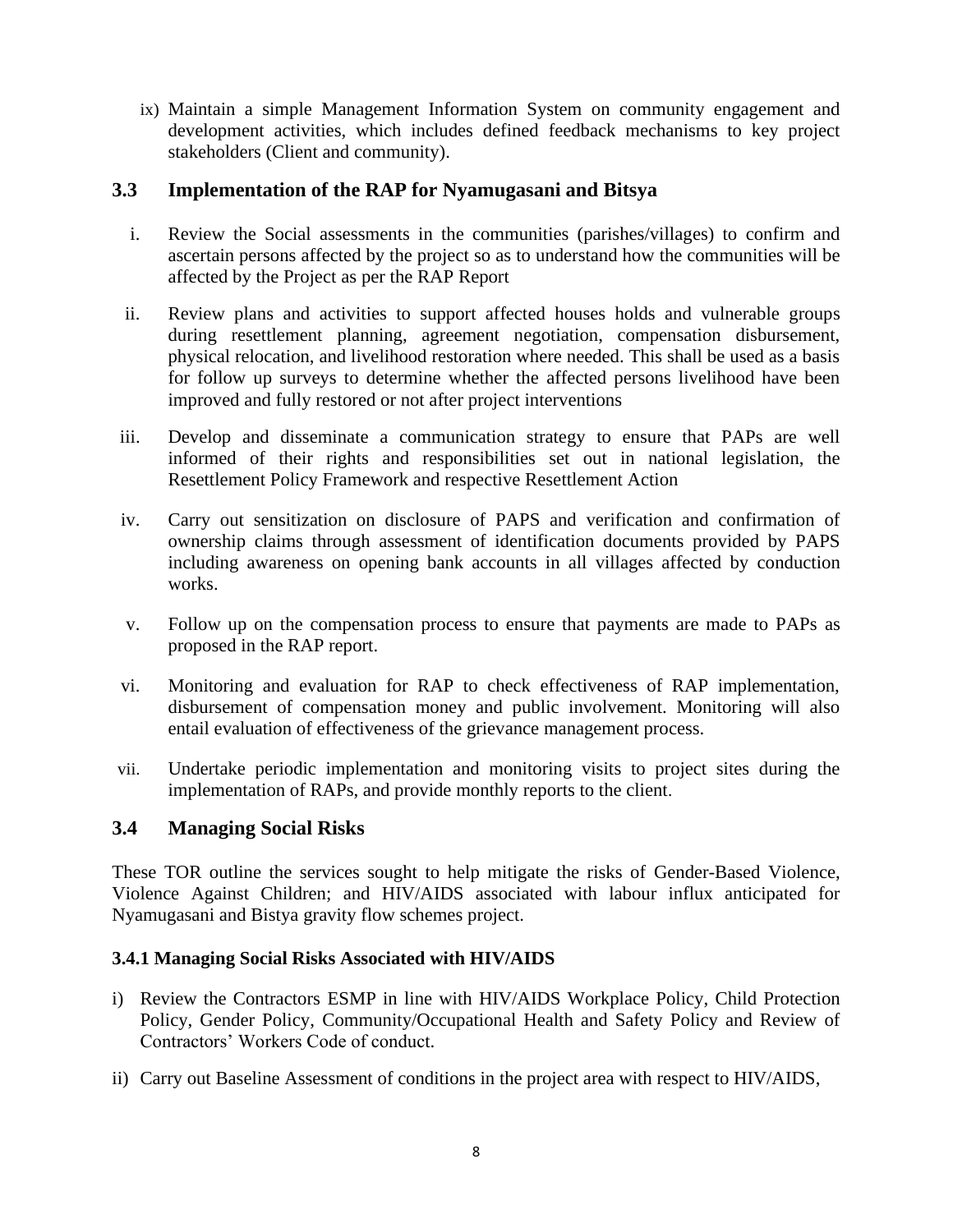- iii) Develop a Monitoring tool for the HIV/AIDS, Child Protection, Gender, Community/Occupational Health and Safety,
- iv) The implementation of HIV/AIDS awareness and mitigation programme in the project area will focus on project affected communities. However, the consultant will liaise with the contractor's team and supervision consultants to take care of the interactions between the contractor workforce and project affected communities.
- v) Develop and distribute appropriate IEC materials in respect to HIV /AIDS prevention and mitigation activities in the project area.
- vi) Identify gaps and potential risks for the project with respect to gender inequalities, child Protection, Community Health and Safety, HIV/AIDS and design mitigation measures to manage such risks.
- vii) Identify appropriate social services within the vicinity of the project area (including medical services) and support community to access to these services.

#### **3.4.2 Managing Social Risks Associated with of GBV and VAC**

- i) Carry out Baseline Assessment of conditions in the project area with respect to GBV, VAC, Sexual exploitation and abuse of minors.
- ii) Develop a GBV Action plan including the Accountability and Response Framework for the community
- iii) Sensitization of workers and communities on the risks associated with GBV, SEA, sexual harassment and VAC and also on the content of workers codes of conducts.
- iv) Designing and implementing a GBV and VAC community prevention program in the project focusing on strengthening resilience and safety of populations at risk of GBV, particularly adolescent girls and women.
- v) Coordination with organizations that provide psychosocial and medical support, livelihood support, vocational training, and life skills development to adolescent girls and women; and follow up with relevant authorities to ensure that the necessary support and services are provided.
- vi) Develop multimedia communication strategy in addressing aspects of GBV, SEA, VAC and sexual harassment. The goal of the multimedia campaign is to promote and sustain community participation in the prevention of GBV and particularly project related risks of GBV, SEA and VAC . These may include but not limited to; Radio talk shows, Radio spots, community dialogues, drama shows within the project area .
- vii) The GRCs shall be equipped with skills on how to receive, register, address and reporting back to the aggrieved parties and the relevant authorities on GBV/VAC related complaints (verbal and written), emphasizing confidentiality and survivor centric approach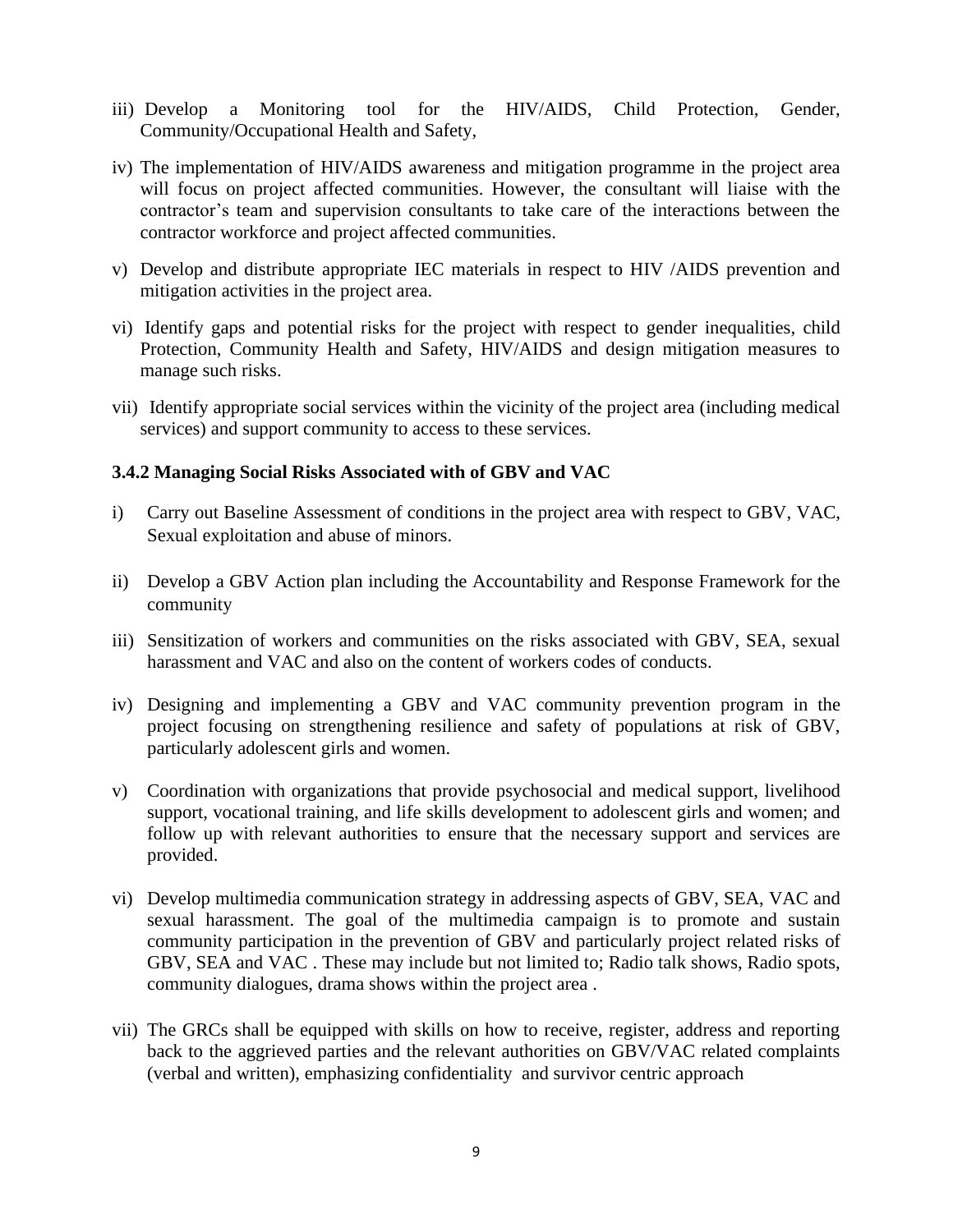viii) Liaise with MWE/ DWD project implementation team to strengthen coordination with National and District authorities to monitor implementation of mitigation measures in areas traversed by both water projects**.** 

### <span id="page-12-0"></span>**3.5 Sanitation and Hygiene Promotion**

- i. Review the findings and measures stipulated in the ESIA/ESMP.
- ii. Conduct sanitation baseline survey in all villages in the proposed supply areas to assess the baseline sanitation situation and the community hygiene behaviors and practices. The baseline survey will generate information on the number of people accessing sanitation and hygiene services in households, institutions, and public places disaggregated by type and gender; the enablers and barriers to behavior change among others and inform the proposed interventions.
- iii. Conduct Feedback activities to Communities on Sanitation and Hygiene baseline situation and developing action plans for beneficiary communities (sub county and parish levels) on sanitation improvement strategies.
- iv. Develop comprehensive sanitation improvement plan arising from the community action plans and define a well detailed implementation plan for priority activities to be implemented under the IWMDP.
- v. Carrying out hygiene and sanitation promotion campaigns in communities and institutions through establishing and training of Community health clubs, school health clubs, and other agreed approaches,
- vi. Conduct hygiene and sanitation awareness campaigns at village level and facilitate home improvement campaigns (competitions among households and villages).
- vii. In consultation with the community, identify homes where hygiene and sanitation technologies will be demonstrated especially during the practical training of the local artisans. Demonstration homes shall act as a model homes in each village in the community.
- viii. The Consultant together with the local authority will follow up the household sanitation improvement in accordance with the Community Action Plans earlier developed.
- ix. Develop and maintain a sanitation Management Information System including maps to aggregate all sanitation data collected during the project to enable easy follow up of project activities and well as facilitate periodic reporting on the state of hygiene and sanitation in the project area.
- x. Carry out terminal evaluation/end line survey of the sanitation and hygiene promotion activities

#### <span id="page-12-1"></span>**3.6 Sustainable Community Environment and Watershed Protection**

i. Support communities in implementation of community activities identified in the Environmental, Social Management Plan (ESMP) and Source Protection Plan (SPP).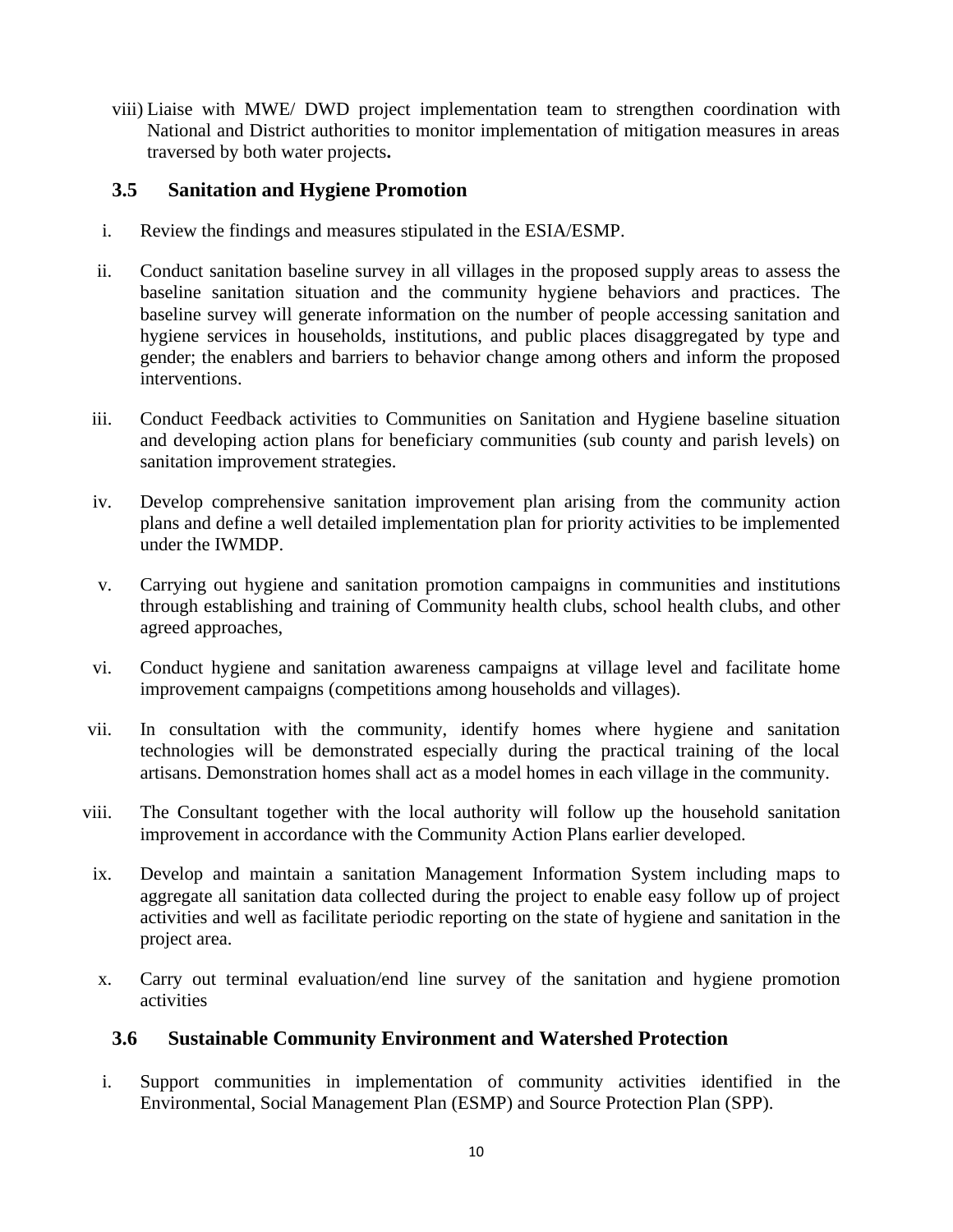- ii. Raise awareness to protect the workers and the communities around the project construction sites against hazards and risks associated with the project works and wild life from Queen Elizabeth National Park.
- iii. Support the formation and registration of watershed management groups and support the Preparation of Community Action Plans (CAPS), Watershed Action Plans (WAPS), Participatory Plantation Action Plans (PPAPS), and preparation of field extension and follow up plans.
- iv. Carry out training of stakeholders and community groups in various aspects of integrated watershed management, Agroforestry technologies, group dynamics, work planning, reporting and record keeping, restoration activities using native species or important for the riparian areas and for the many endemic species of the region, plantation establishment and management,
- v. Facilitate adoption of appropriate soil and water conservation measures in target microcatchments, for soil erosion control. This may include establishment of contour hedgerows on farmlands, stabilized with fodder species like Calliandra and Napier grass.
- vi. On agroforestry, support communities in growing of trees including fruit trees and take lead in promotion of indigenous fruit tree species in consultation with District Agricultural Officer or District Forestry officer of Kasese or Buhweju District Local Governments.
- vii. Mobilize and engage communities in construction of fuel wood saving stoves in each of the benefiting villages (as demonstrations). Designs shall be discussed and agreed upon with all stakeholders before being adopted. Some members of community in the supply areas shall be trained and equipped with skills on how to upscale the technology to the rest of the community. The outcomes will include increased energy efficiency and reduced pressure on the forest and wood lot resources

### <span id="page-13-0"></span>**3.7 Establishing and Supporting Operation and Maintenance Structures**

- i. Conduct Operation and Maintenance Advocacy workshop at district level. This is aimed at facilitating dialogue and generating consensus with all the stakeholders on the appropriate management system for the completed water and sanitation infrastructure including Operational modalities of such systems
- ii. Community Engagement and dialogue at each sub county with the aim of disseminating the agreed operation and maintenance modalities for the completed water supply and sanitation systems. This is also to draw actions on the agreed dates for technical commissioning and on effective management phase.
- iii. Support the Development and setting up of appropriate and sustainable O&M models including management solutions for the public and institutional sanitation facilities.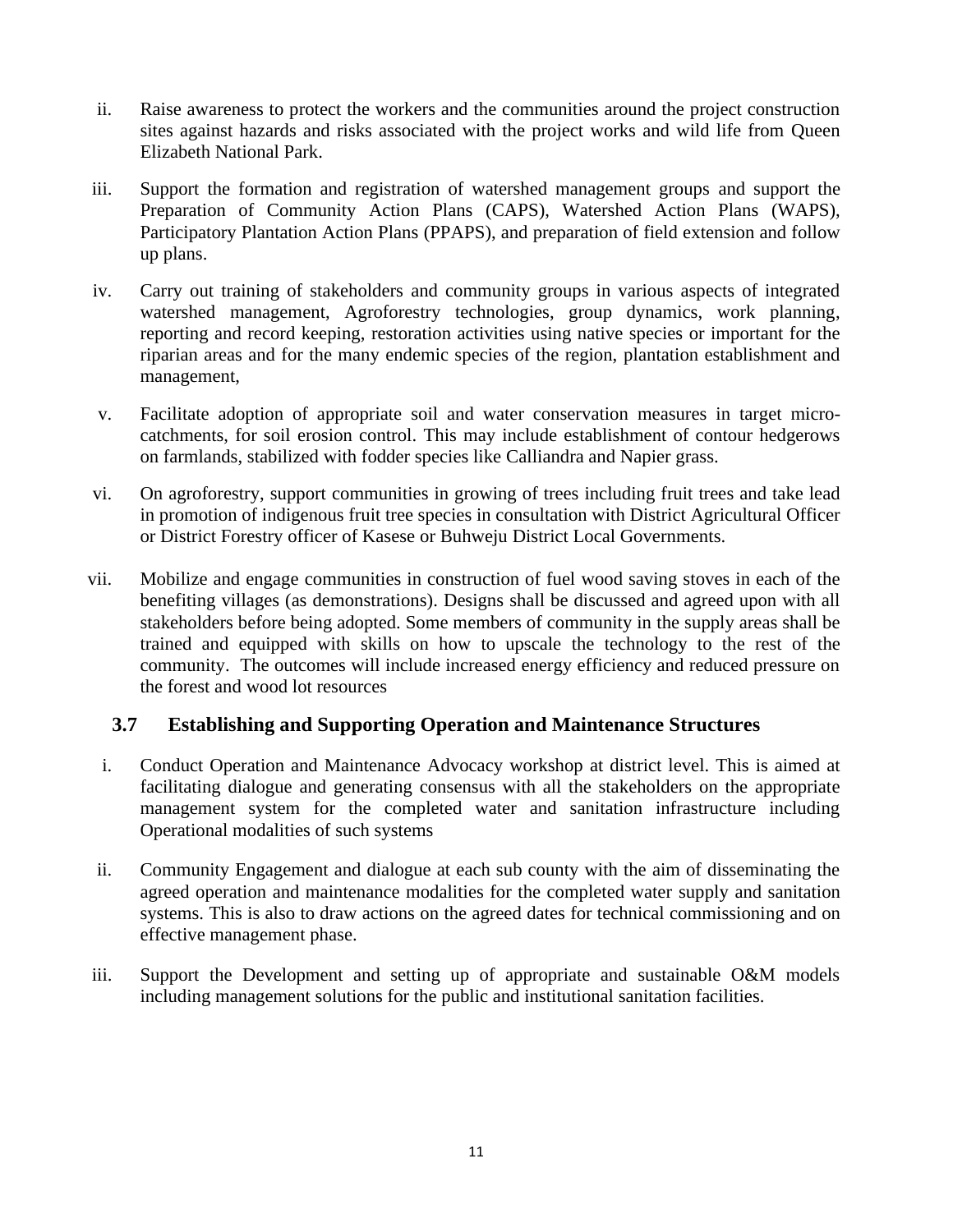## <span id="page-14-0"></span>**3.8 Activity Implementation Schedule**

The activities under the assignment will be scheduled in 3 broad implementation stages: *Inception/Pre-construction, Construction and Post Construction;* the outputs will form a basis for aggregating activities under deliverables

<span id="page-14-1"></span>

|                  | <b>Inception/Pre-Construction stage</b>                                                                                                                                                                                                         | <b>Key Outputs</b>                                       |
|------------------|-------------------------------------------------------------------------------------------------------------------------------------------------------------------------------------------------------------------------------------------------|----------------------------------------------------------|
| $\boldsymbol{a}$ | <b>Advocacy and Awareness Creation</b>                                                                                                                                                                                                          |                                                          |
|                  | Formulate the Stakeholder Engagement Plan (SEP)<br>i)<br>ii) Develop and disseminate a communication strategies.                                                                                                                                | 1. Stakeholder engagement<br>plan developed              |
|                  | iii) Organizing project inception workshops at district level, project<br>stakeholder engagement workshops / meetings at Sub-county level.<br>iv) Carry out awareness creation meetings at parish and village levels                            | 2. Communication strategies<br>developed                 |
|                  | within the project area.<br>v) Conduct radio programs and talk shows on all the components of the<br>project.                                                                                                                                   | 3. Workshops and meetings<br>conducted at various levels |
|                  | vi) Carry out sensitization on disclosure of PAPS, verification and<br>confirmation of ownership claims and disbursement of compensation<br>money effected                                                                                      | 4. Awareness creation meetings<br>carried out            |
|                  |                                                                                                                                                                                                                                                 | 5. Radio programs aired                                  |
|                  | vii) Follow up on compensation process to ensure that payments<br>are made to PAPs as proposed in the RAP report.                                                                                                                               | 6. PAPs compensated                                      |
|                  | viii) Develop Monitoring tools for the HIV/AIDS, Child Protection,<br>Gender, Community /Occupational Health and Safety and all the                                                                                                             | 7. Monitoring tools developed                            |
|                  | other components                                                                                                                                                                                                                                | 8. Signed MOU with the<br><b>District Authorities</b>    |
|                  | ix) Implementation of HIV/AIDS awareness and mitigation program in<br>the contractor workforce and project affected communities and<br>provision of all associated materials such as condoms, testing kits,<br>information posters and leaflets | 9. IEC materials developed and<br>distributed            |
|                  | Develop and distribute appropriate IEC materials in respect to HIV<br>X)<br>/AIDS, and GBV/SEA and VAC prevention and mitigation activities<br>in the project area.                                                                             | 10. Multi-media strategy<br>developed                    |
|                  | xi) Develop multimedia communication strategy in addressing aspect of<br>GBV, SEA, VAC and sexual harassment. These may include but not<br>limited to; Radio talk shows, Radio spots, community dialogues,                                      | 11. Baseline survey forms<br>developed                   |
|                  | drama shows within the project area                                                                                                                                                                                                             | Social services identified<br>12.                        |
|                  | xii) Develop baseline survey forms sanitation, capacity need assessment<br>Identify appropriate social services within the vicinity<br>xiii)                                                                                                    |                                                          |
|                  | of the project area (including medical services) and support                                                                                                                                                                                    |                                                          |
|                  | community access to these services.                                                                                                                                                                                                             |                                                          |
| b)               | <b>Situation Assessment and Baseline Survey</b>                                                                                                                                                                                                 |                                                          |

**Table 1:** Activity Implementation Schedule and Key Outputs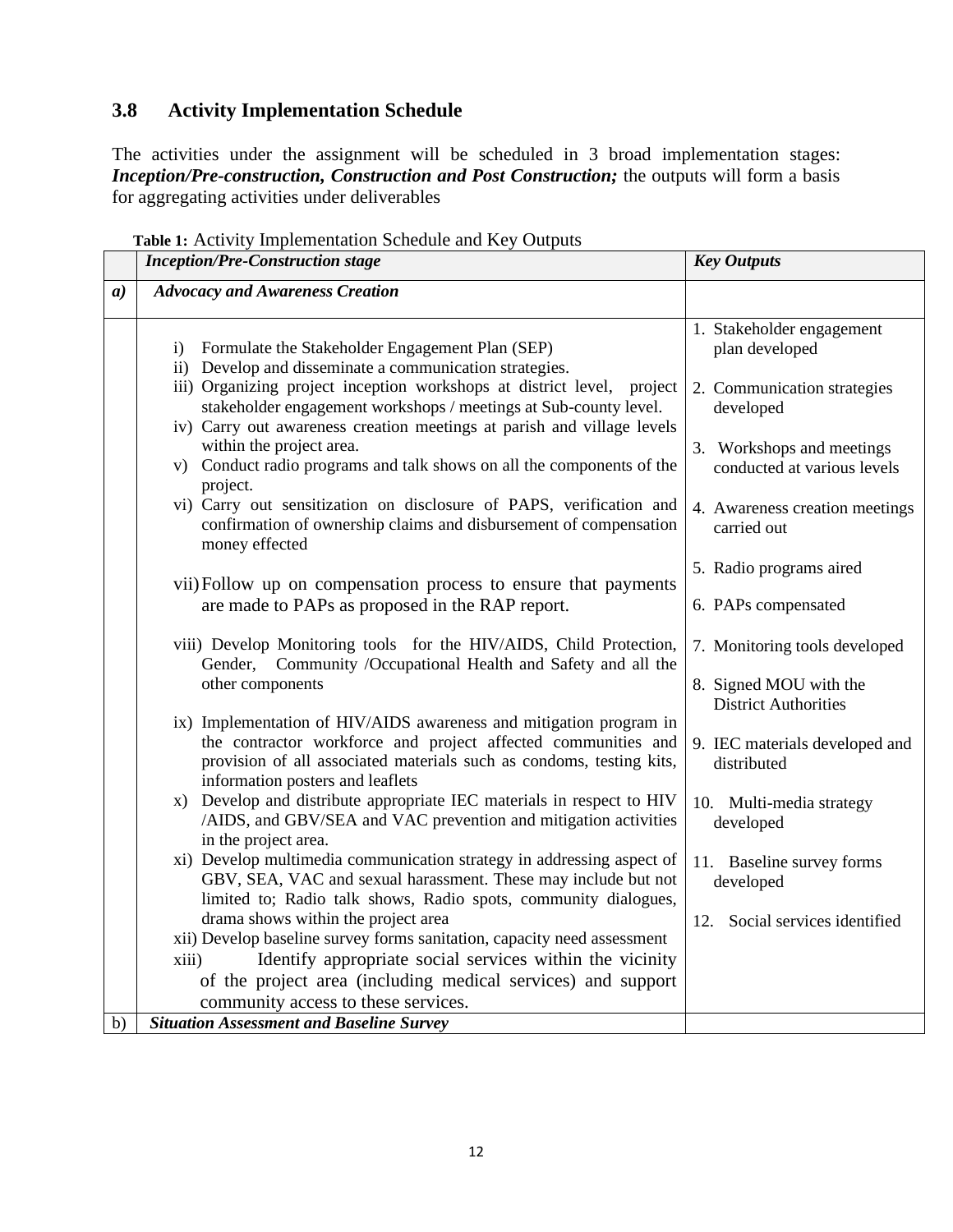|               | Organize and carry out sanitation baseline survey in all villages in<br>$\mathbf{i}$<br>the proposed supply areas to assess the baseline sanitation situation<br>and the community hygiene behaviours and practices                                                                                                                            | 1. Sanitation baseline survey<br>carried out.                                                                  |
|---------------|------------------------------------------------------------------------------------------------------------------------------------------------------------------------------------------------------------------------------------------------------------------------------------------------------------------------------------------------|----------------------------------------------------------------------------------------------------------------|
|               | Carry out stakeholder identification and the capacity /skills needs<br>$\rm ii)$<br>assessment to identify training needs among the key stakeholders,<br>including NGOs                                                                                                                                                                        | 2. Stakeholder<br>identification<br>and<br>capacity<br>needs<br>assessment carried out                         |
|               | iii) Review plans and activities to support affected houses holds and<br>during resettlement planning,<br>group<br>vulnerable<br>agreement<br>negotiation, compensation disbursement, physical relocation, and<br>livelihood restoration                                                                                                       | 3. Number<br><sub>of</sub><br>compensated<br>PAPS and amount disbursed                                         |
|               | iv) Conduct rapid Assessment to ascertain existence of GBC/ VAC<br>practices with in the project area<br>v) Carry out Baseline Assessment of conditions in the project area with<br>respect to HIV/AIDS, and Sexual exploitation and abuse of minors                                                                                           | 4. Plans to support PAPs drawn<br>and Livelihood restoration<br>activities identified                          |
|               | vi) Review the Contractors HIV/AIDS Workplace Policy, Child<br>Protection Policy, Gender Policy, Community/Occupational Health<br>and Safety Policy and Review of Contractors' Workers Code of<br>conduct<br>vii) Carry out a participatory situational analysis (PSA) (watershed                                                              | 5. Contractor's HIV and AIDs<br>work policy, related policies<br>and worker's<br>code<br>of<br>conduct updated |
|               | delineation, catchment assessment, establish current status of the<br>catchment)<br>viii) Identify gaps and potential risks for the project in terms gender<br>Protection, Community Health and Safety,<br>inequalities, child                                                                                                                 | 6. Feedback to communities on<br>Sanitation<br>and<br>Hygiene<br>baseline situation given                      |
|               | HIV/AIDS and design mitigation measures to manage such risks.<br>ix) Develop a GBV Action plan including the Accountability and<br>Response Framework for the community                                                                                                                                                                        | 7. Action plans for sanitation<br>strategies developed                                                         |
|               | x) Develop comprehensive sanitation improvement plan arising from<br>the action plans and define a well detailed implementation plan<br>for priority activities to be implemented under the IWMDP.<br>xi) Give feedback to communities on Sanitation and Hygiene baseline<br>situation and developing action plans for beneficiary communities | 8. GBV Action plans<br>and<br>Accountability and response<br>framework for community<br>developed.             |
|               | (sub county and parish levels) on sanitation improvement strategies.<br>xii) Generate periodic reports and continuously assess capacity<br>gaps in implementing social issues and recommend relevant                                                                                                                                           | 9. Reports on capacity gaps<br>generated                                                                       |
|               | capacity development needs.                                                                                                                                                                                                                                                                                                                    | 10.<br>Sanitation improvement<br>implementation plans<br>and<br>developed                                      |
| $\mathbf{c})$ | <b>Establishment</b> and Training of Project Implementation and Support<br><i>Structures</i>                                                                                                                                                                                                                                                   |                                                                                                                |
|               | Establish project implementation committee / water and sanitation<br>$\mathbf{i}$<br>committees (including responsibility for environmental protection)                                                                                                                                                                                        | 1) Community<br><b>WASH</b><br>School<br>Health<br>structures,<br>clubs<br>GRC,<br>Water<br>and                |
|               | Establish a grievance redress mechanism (GRM) at District, Sub<br>11)<br>county, project levels.<br>iii) Training at district Sub-county level training workshop,) to equip                                                                                                                                                                    | catchment<br>groups<br>and<br>committees<br>established and<br>trained.                                        |
|               | PICs, and Project implementation Support Structures and other<br>stakeholders on mobilization and sanitation promotion skills,<br>HIV/AIDS prevention skills, grievances redressing, GBV and VAC<br>mitigation and documentation.                                                                                                              | 2) Awareness on Establishment<br>hedge<br>of contour<br>rows<br>created                                        |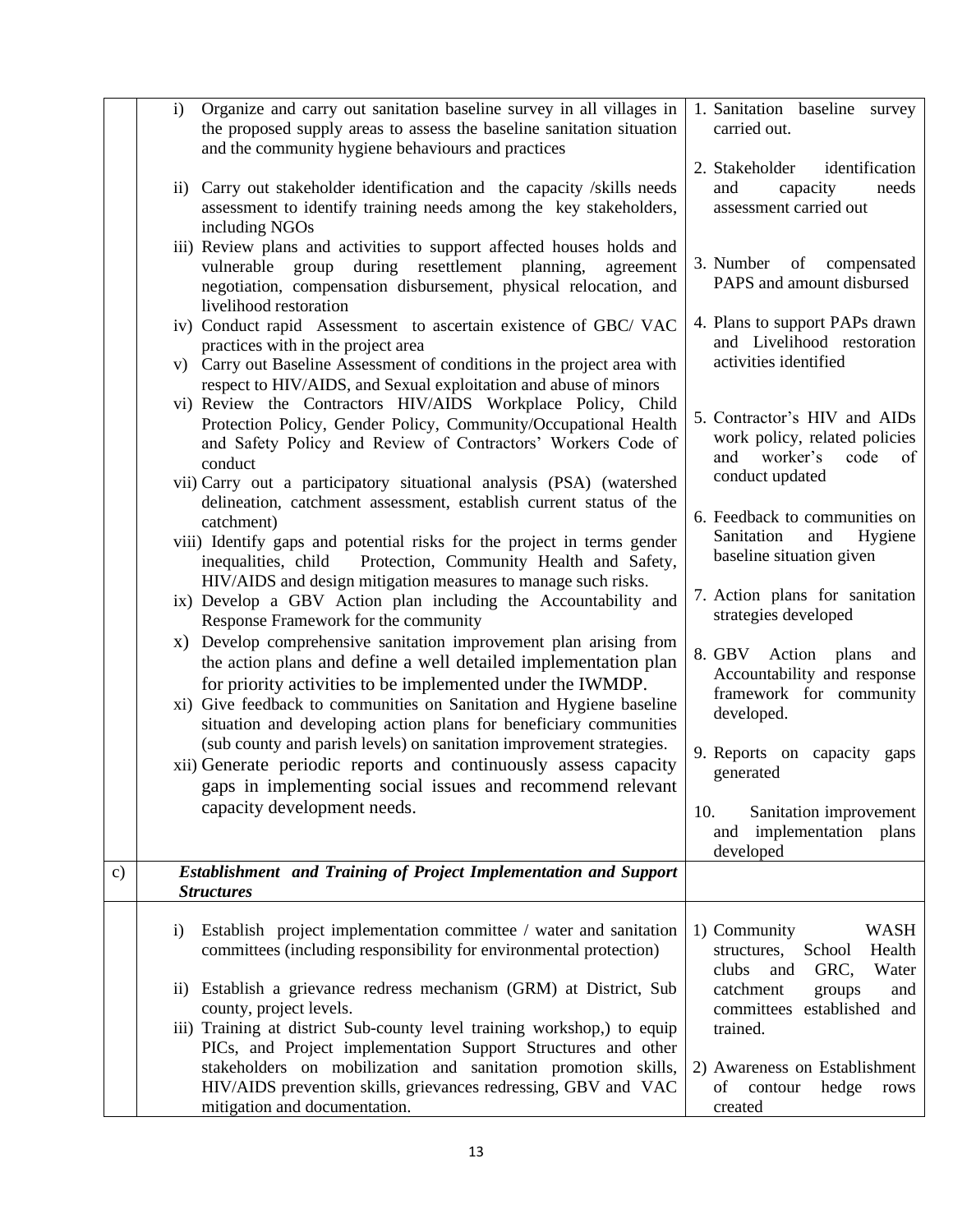|              | iv) Train GRCs on documentation, resolution and reporting of                  |                                    |
|--------------|-------------------------------------------------------------------------------|------------------------------------|
|              | grievances.                                                                   | 3) Organizations that provides     |
|              |                                                                               | social and medical services        |
|              | v) Carry out training of stakeholders and community groups in various         | coordinated.                       |
|              | integrated watershed management,<br>aspects of<br>Agroforestry                |                                    |
|              | technologies, group dynamics, work planning reporting and record              | 4) Nurseries with native and       |
|              | keeping, plantation establishment and management,                             |                                    |
|              | vi) Create awareness on establishment of contour hedgerows of fodder          | recommended<br>species             |
|              | species within the catchment for soil erosion control on the                  | Establishment of                   |
|              | farmlands. Promoting establishment of nurseries with native and               |                                    |
|              | recommended species with the schools and other local groups.                  | 5) Local artisans identified and   |
|              | vii) Coordination with organizations that provide livelihood support,         | trained                            |
|              | vocational training, and life skills development to Adolescent Girls          |                                    |
|              | and women.                                                                    |                                    |
|              | viii)<br>Identify and train local artisans in construction of low-cost        |                                    |
|              | sanitation technologies and energy saving stoves.                             |                                    |
|              | ix) Establish and train school health clubs and community WASH structures,    |                                    |
|              | and monitor them for sustainability                                           |                                    |
|              | Support the formation and training of water catchment management<br>X)        |                                    |
|              | groups and Preparation of Ccommunity action plans (CAPS).                     |                                    |
|              | <b>Construction Stage</b>                                                     |                                    |
| $\mathbf{d}$ | <b>Routine Engagements and Consultations</b>                                  |                                    |
|              | Continuous engagements and follow up activities at all levels during project  | 1) Radio programs<br>and<br>talk   |
|              | implementation through dialogues, consultations, follow up meetings and       | shows conducted                    |
|              | visits to all the stakeholders                                                |                                    |
|              | Conduct radio programs and talk shows on gender awareness and<br>$\mathbf{i}$ | 2) Communities sensitized on       |
|              | equity, child protection, community Health and Safety during project          | contractor-community               |
|              | implementation, and all the other components of the project.                  | relations and project works.       |
|              | ii) Liaise with the construction supervision consultant's safeguards          |                                    |
|              | team in sensitizing communities on potential project impacts $-$ this         | 3) Land cleared and acquired       |
|              | may include wider issues of contractor-community relations and                | for pipe line and associated       |
|              | project works.                                                                | structures within the pipeline     |
|              | iii) Engage property owners and the relevant authorities to ensure            | route / corridor                   |
|              | that the necessary clearances/ approvals and way leaves are                   |                                    |
|              | provided for all project activities.                                          | 4) Appropriate social services     |
|              |                                                                               | medical<br>and<br>services         |
|              | iv) Coordinate appropriate social services and medical services within        | coordinated                        |
|              | the project area vicinity to address GBV, SEA, VAC and cases                  |                                    |
|              | related to HIV and AIDS.                                                      | 5) GBV and VAC community           |
|              | v) Design and implement a GBV and VAC community prevention                    | prevention<br>program              |
|              | program.                                                                      | implemented                        |
|              | vi) Continuous mentoring and follow ups to ensure effective                   |                                    |
|              | implementation of social and environment safeguard.                           | 6) Client's staff mentored         |
|              |                                                                               |                                    |
|              | vii) Follow up GRM cases                                                      | 7) GRM cases followed up           |
| e)           | <b>Demonstration and Promotion Activities</b>                                 |                                    |
|              | i) Carrying out hygiene and sanitation promotion campaigns in institutions    | 1) Hygiene<br>and<br>sanitation    |
|              | and schools through establishing and training of school health clubs, and     | promotion<br>campaigns in          |
|              | other agreed approaches and methods,                                          | institutions<br>schools<br>and     |
|              |                                                                               | carried out                        |
|              | Provide/improved facilities in demonstration homes.<br>$\mathbf{ii}$          | Improved facilities provided<br>2) |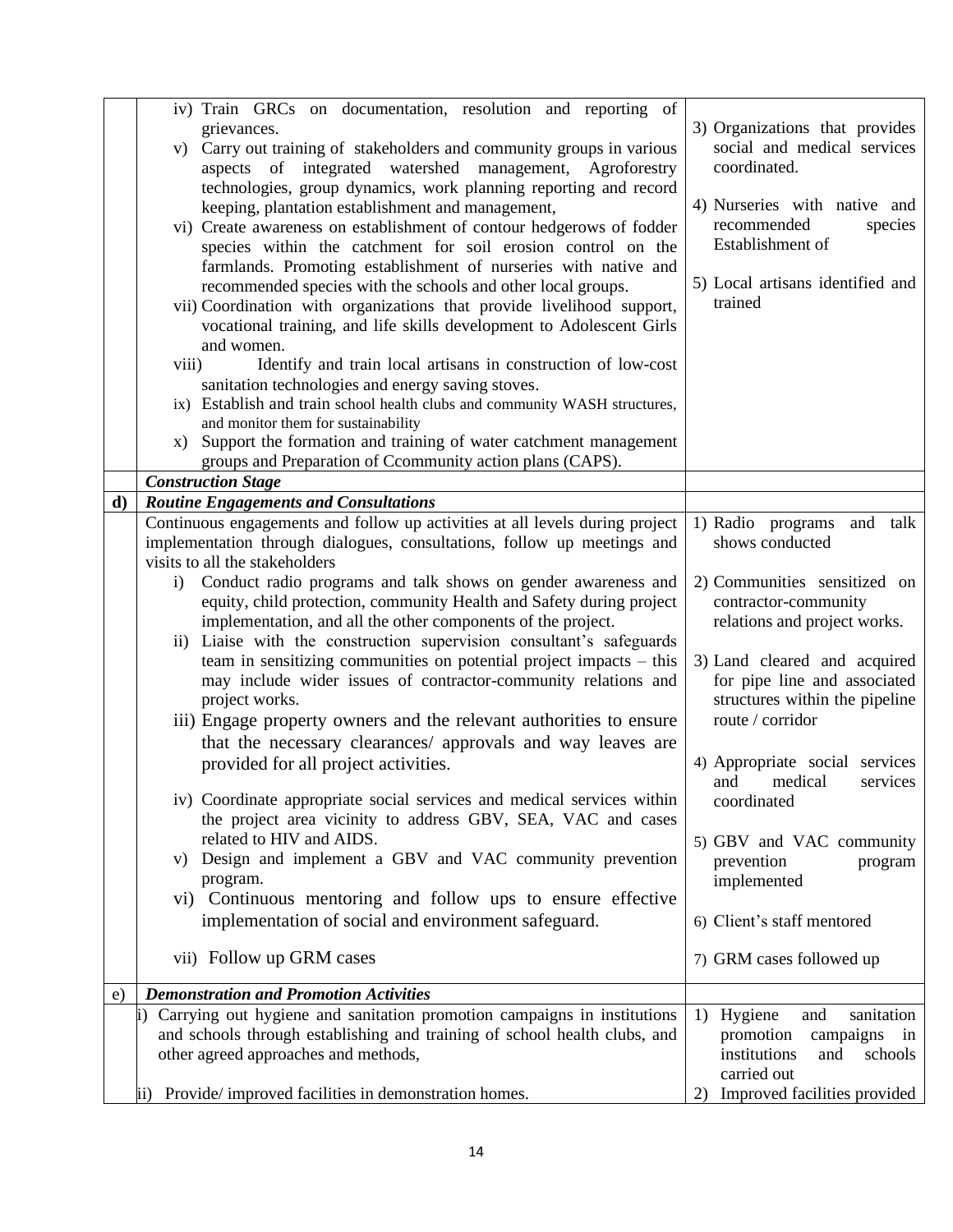|          | iii) Mobilize and engage communities in construction of fuel wood saving<br>stoves in each of the benefiting villages (as demonstrations)<br>iv) Promote growing of trees including fruit tree growing/ planting in project<br>area.                                                                                                                                                                                                                                                                                                                                                                                                                                                                                                                                                                                                                                                                                                                                                                                                                      | in demonstration homes.<br>Communities mobilized and<br>3)<br>engaged in construction of<br>fuel wood saving stoves<br>Tree growing promoted in<br>4)<br>the project area                                                                                                                                                                                                                                                                                                |
|----------|-----------------------------------------------------------------------------------------------------------------------------------------------------------------------------------------------------------------------------------------------------------------------------------------------------------------------------------------------------------------------------------------------------------------------------------------------------------------------------------------------------------------------------------------------------------------------------------------------------------------------------------------------------------------------------------------------------------------------------------------------------------------------------------------------------------------------------------------------------------------------------------------------------------------------------------------------------------------------------------------------------------------------------------------------------------|--------------------------------------------------------------------------------------------------------------------------------------------------------------------------------------------------------------------------------------------------------------------------------------------------------------------------------------------------------------------------------------------------------------------------------------------------------------------------|
| f)       | <b>Reviews and Follow-up Activities</b>                                                                                                                                                                                                                                                                                                                                                                                                                                                                                                                                                                                                                                                                                                                                                                                                                                                                                                                                                                                                                   |                                                                                                                                                                                                                                                                                                                                                                                                                                                                          |
|          | Carrying out routine and periodic review activities on the compliance<br>$\mathbf{i}$<br>on implementation of the safe guards and other community activities<br>through monthly monitoring visits and organizing quarterly stakeholder<br>review workshops / meeting at district and sub county levels.<br>Quarterly stakeholder review workshops / meeting at district and sub<br>$\rm ii)$<br>county levels.<br>Mobilization of communities to create demand for water supply<br>iii)<br>connections<br>Assessment of each benefiting household to determine those eligible for<br>iv)<br>service connections.<br>Follow up the household Sanitation Improvement in accordance with<br>V)<br>the Action Plans earlier developed<br>Conduct end line sanitation survey at the end of the construction phase<br>vi)<br>Maintain a simple management information<br>system on<br>vii)<br>community engagement and development activities, which<br>defined feedback mechanisms<br>includes<br>project<br>key<br>to<br>stakeholders (Client and community). | 1) Periodic review activities on<br>compliance<br>the<br>on<br>implementation of the safe<br>guards and other community<br>activities carried out<br>2) Demand for water supply<br>connections created<br>3) Communities<br>eligible<br>for<br>household<br>connections<br>determined.<br>4) Action plans for sanitation<br>followed up<br>5) End line sanitation survey<br>conducted<br>$6)$ MIS<br>community<br>on<br>engagement & development<br>activities developed |
| g)       | <b>Monitoring and Evaluation</b>                                                                                                                                                                                                                                                                                                                                                                                                                                                                                                                                                                                                                                                                                                                                                                                                                                                                                                                                                                                                                          |                                                                                                                                                                                                                                                                                                                                                                                                                                                                          |
|          | i) Monitoring and evaluation for RAP to check effectiveness of RAP<br>implementation, disbursement of compensation money and public<br>involvement, evaluation of effectiveness of the grievance management<br>process.<br>ii) Under take periodical implementation and monitoring visit to project sites<br>during the implementation of RAPs, and provide monthly reports to the<br>client.<br>iii) Terminal evaluation of Sanitation and hygiene intervention activities                                                                                                                                                                                                                                                                                                                                                                                                                                                                                                                                                                               | 1) RAP implementation<br>and<br>GRM evaluated<br>2) Monthly<br>Quarterly<br>and<br>reports submitted<br>3) Terminal evaluation report                                                                                                                                                                                                                                                                                                                                    |
|          | <b>Post Construction Activities</b>                                                                                                                                                                                                                                                                                                                                                                                                                                                                                                                                                                                                                                                                                                                                                                                                                                                                                                                                                                                                                       |                                                                                                                                                                                                                                                                                                                                                                                                                                                                          |
| h)<br>i) | <b>Operation and Maintenance Engagements</b><br>Conducting Operation and Maintenance Advocacy workshop at district<br>$\mathbf{i}$<br>level.<br>Community Engagement and dialogue at each sub county with the aim<br>$\rm ii)$<br>of disseminating the agreed operation and maintenance modalities for<br>the completed water and sanitation and systems. This is also to draw<br>actions on the agreed dates for technical commissioning and on effective<br>management phase.<br>Support the Development and setting up of appropriate and sustainable<br>$\overline{111}$<br>O&M models including management solutions for the institutional and<br>public sanitation facilities<br><b>Final Consultancy Report</b>                                                                                                                                                                                                                                                                                                                                    | 1) O&M advocacy workshop at<br>district level conducted and<br>community engagement and<br>dialogue at sub-county level<br>held<br>$2)$ O&M<br>arrangements<br>for<br>provided systems established<br>3) O&M models for public $\&$<br>institutional<br>sanitation<br>facilities developed                                                                                                                                                                               |
|          | End of assignment report/completion report on implementation performance<br>the social and environment risks including HIV and AIDs, GBV/SEA and<br>VAC, community health and implementation of RAP, SSP and other aspects<br>of the project.                                                                                                                                                                                                                                                                                                                                                                                                                                                                                                                                                                                                                                                                                                                                                                                                             | Final<br>Consultancy<br>report<br>submitted                                                                                                                                                                                                                                                                                                                                                                                                                              |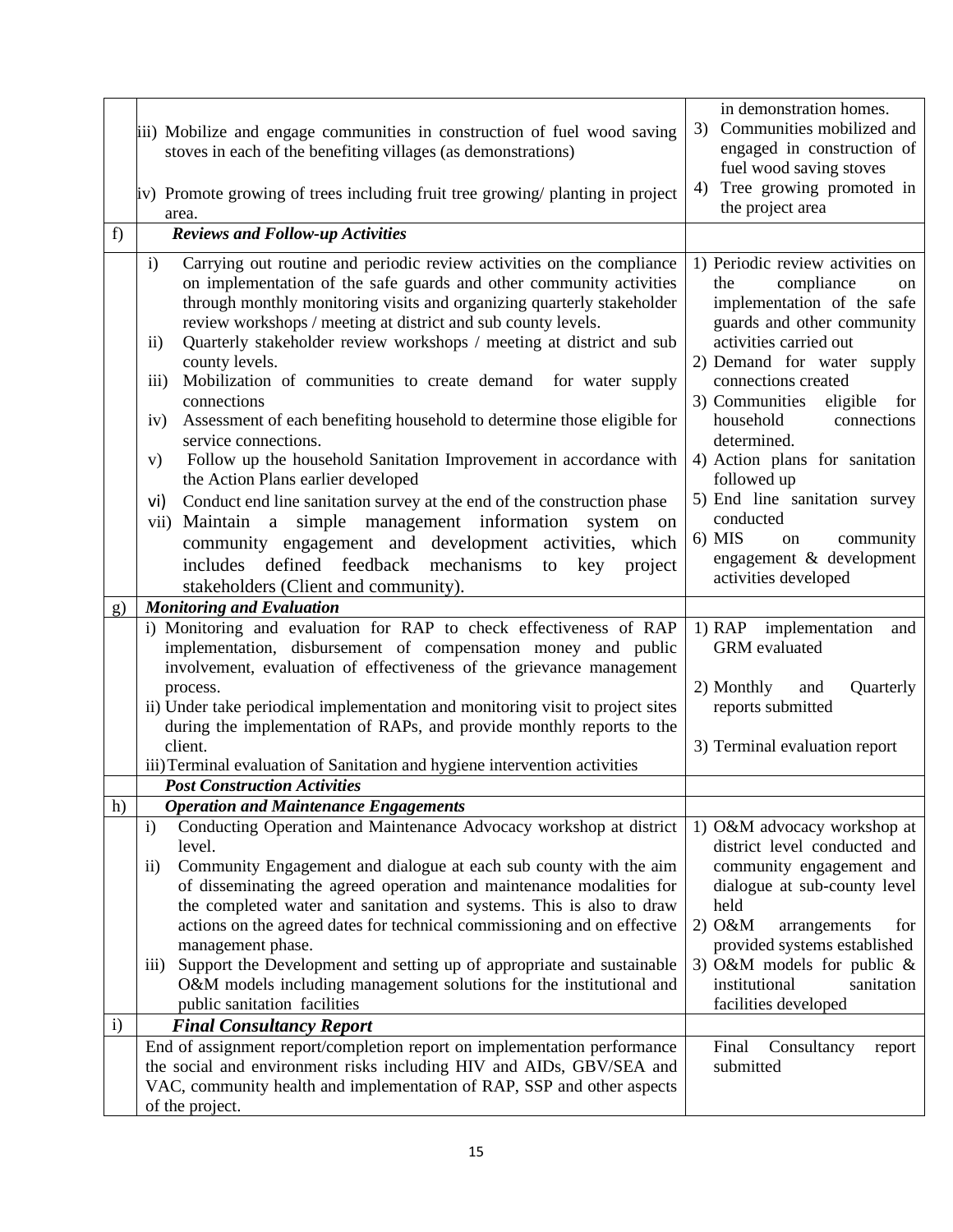## <span id="page-18-0"></span>**3.9 Methodology**

The mode of implementation of Stakeholder Engagement, Social and Environmental risk management activities shall be through:

- i. Community meetings (periodic and routine) with specific community structures using participatory techniques and methodologies (e.g. PRA, RRA, PHAST)
- ii. Radio programs and talk shows
- iii. Follow-up visits by the Consultant's personnel.
- iv. Workshops and
- v. Community field activities

The methodology is not limited to the above listed, however, the consultant will use the above and any other methodology deemed relevant in executing the assignment

# <span id="page-18-1"></span>**4. ORGANIZATION OF THE ASSIGNMENT**

### <span id="page-18-2"></span>**4.1 Contractual Arrangements**

The scope of the consultancy shall be lump sum.

### <span id="page-18-3"></span>**4.2 Liaison with Client**

The selected company/firm will work in close collaboration with the Project Management Team at the Ministry, the Project construction Supervision Consultant who will take lead in overall project management. Other players who will actively be involved in implementation of the Social and Environmental Safeguards shall be the District and Sub County Local Governments, Parish and Village level community structures and other key stakeholders in the project area as may be deemed necessary from time to time.

MWE shall nominate members to constitute a contract management team. The team will comprise of Project Manager, a contract manager and members of Environment and Social Safeguards team. The project manager shall carry out all project management oversight activities, supervisory roles and review, sign-off and approval of consultant's reports. It will be the consultant's duty to maintain close contact with the project manager on all aspects of work. As a matter of principle, all formal communications relating to the work will be directed to the attention of the project manager.

MWE will nominate a Senior Officer from the Environment and Social Safeguard Team as part of the contract management team, responsible for the day-to-day coordination and monitoring of the project activities. As such, that Senior Officer shall ensure that the consultant performs as per TORs in all project stages and also ensure that all the technical requirements of the assignment are fully met. In particular, that Senior Officer, under the guidance of the project Manager, shall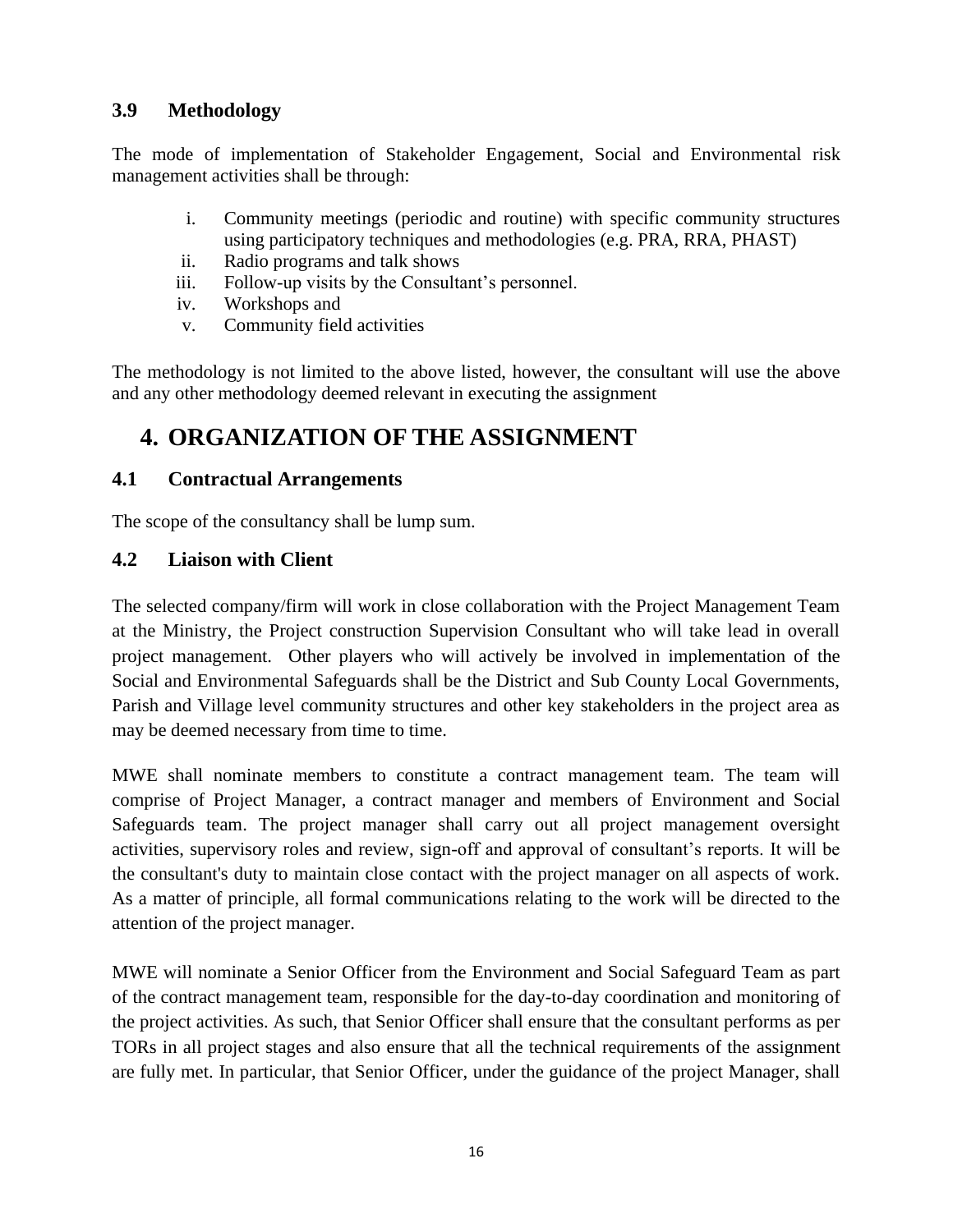review and provide the Client's input, comments and guidance on the work plans, methodologies and reports prepared by the consultant for quality assurance and achievement of set objectives.

## <span id="page-19-0"></span>**4.3 Training Client's Staff**

The client will nominate and attach its staff and trainees to the consultant for purposes of capacity building and training; especially in aspect of environment, social risk management and source protection. The cost of training client's staff shall be included in the consultant's financial proposal.

## <span id="page-19-1"></span>**4.4 Logistical Setup and Staffing**

It is expected that this assignment should be carried out by a registered company (consultancy firm). Within the technical proposal, the consultant shall elaborate on the envisaged logistical set up and deployment of appropriate skills for execution of the assignment. The consultant shall present the staffing schedule in a manner that clearly shows the stage and duration where each of the proposed team members is planned to be involved in the project.

The consultancy firm should have experience in conducting community engagement in infrastructure projects, hygiene and sanitation marketing and promotion campaigns preferably in water and sanitation projects and one who has up-to-date knowledge about the local context of Uganda water and sanitation sector. The consultancy firm will state the name of the team leader who will be responsible for overall project management including quality assurance and act as a focal person for all assignment related communication with the MWE and with Project partners.

An organogram reflecting the responsibilities of each staff member and line management setup of the proposed team shall be part of the proposal. An organogram has been proposed in Figure 1, however the consultant is free to modify it. It is recommended that the consultant integrates local expertise into the project execution team.

Table 2: shows the required key personnel and the estimated time inputs. As a minimum, the key personnel shall be required to undertake this assignment within the stipulated timeframe. The consultant is free to propose additional staff beyond the minimum stipulated and also propose additional time, provided a clear justification is provided in the technical proposal.

<span id="page-19-2"></span>

| <b>Consultants Personnel</b>                                       | <b>Number</b><br>required | experience | Minimum Relevant   Indicative Staff input<br>(man-months) |
|--------------------------------------------------------------------|---------------------------|------------|-----------------------------------------------------------|
| Social Development Specialist<br>/Team<br>leader                   |                           | 15         | 12                                                        |
| Sociologists                                                       |                           |            | 20                                                        |
| <b>Environmental Health Specialists</b>                            |                           |            | 18                                                        |
| <b>RAP</b> Specialist                                              |                           |            | 15                                                        |
| GBV/VAC (Gender) Specialist                                        |                           |            | 10                                                        |
| Environmental<br>Natural<br><b>Resources</b><br><b>Specialists</b> | ∍                         | 10         | 15                                                        |

**Table 2: List of Required Personnel with Minimum Time Inputs**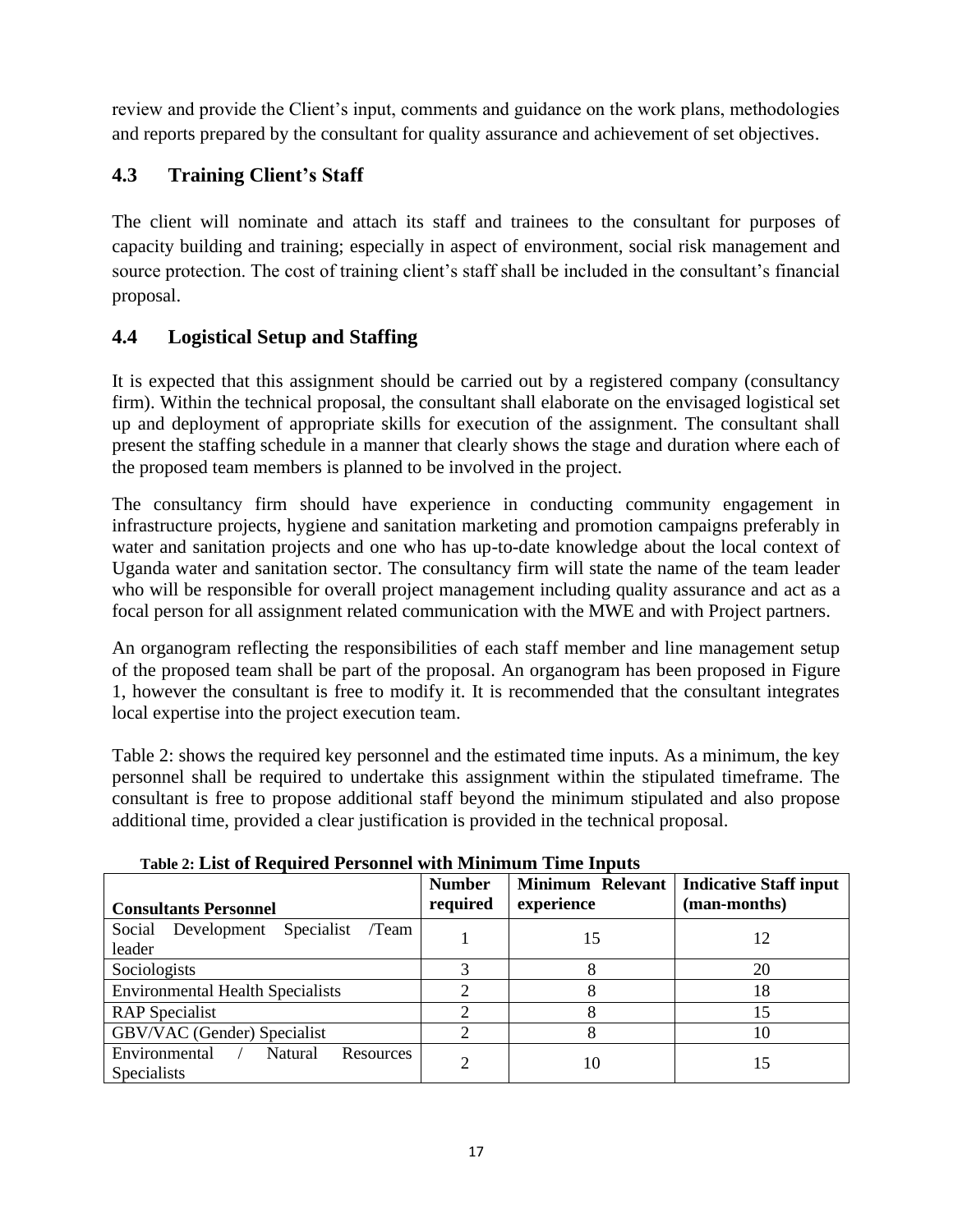

**Figure 1: Proposed Organogram for Stakeholder Engagement and Social Risk Management**

| SDS - Social Development Specialist                        | GBV– Gender Based Violence      | RAP - Resettlement Action Plan |
|------------------------------------------------------------|---------------------------------|--------------------------------|
| <b>EHS</b> - Environmental Health Specialist               | VAC – Violence Against Children |                                |
| <b>ENRS</b> - Environment and Natural Resources Specialist |                                 |                                |

## <span id="page-20-0"></span>**Table 3:** Minimum Qualifications and Experience of Key Personnel

| <b>Position</b> | Minimum qualification and experience                                                      |  |  |
|-----------------|-------------------------------------------------------------------------------------------|--|--|
| Social          | <b>Education:</b>                                                                         |  |  |
| Development     | Bachelor's Degree in Social Sciences, Social Work and Social Administration,              |  |  |
| Specialist /    | Development studies or any other relevant equivalent qualification in a related field     |  |  |
| Team Leader     | and a Master's degree in a relevant field is a must.                                      |  |  |
|                 | <b>General experience:</b>                                                                |  |  |
|                 | Minimum of 15 years working experience.                                                   |  |  |
|                 | <b>Specific Experience and Skills:</b>                                                    |  |  |
|                 | At least 12 years' relevant experience in managing project associated social<br>$\bullet$ |  |  |
|                 | risks,                                                                                    |  |  |
|                 | Specific experience in implementing Resettlement Action Plans (RAPs), and                 |  |  |
|                 | Environmental and Social Management Plans (ESMPs) on World Bank or                        |  |  |
|                 | ADB funded infrastructure projects in Uganda or other comparable                          |  |  |
|                 | countries.                                                                                |  |  |
|                 | • Experience in implementing RAPs and ESMPs in at least 2 projects of a<br>similar nature |  |  |
|                 | • At least 10 years of experience in implementing Environment, Community                  |  |  |
|                 | mobilization of rural communities on water Supply and Sanitation or                       |  |  |
|                 | Environment related activities.                                                           |  |  |
|                 | • Experience in development/management of community capacity building                     |  |  |
|                 | and awareness programmes with adequate documentation skills. The position                 |  |  |
|                 | will be part time during project duration. The Team Leader must be in the                 |  |  |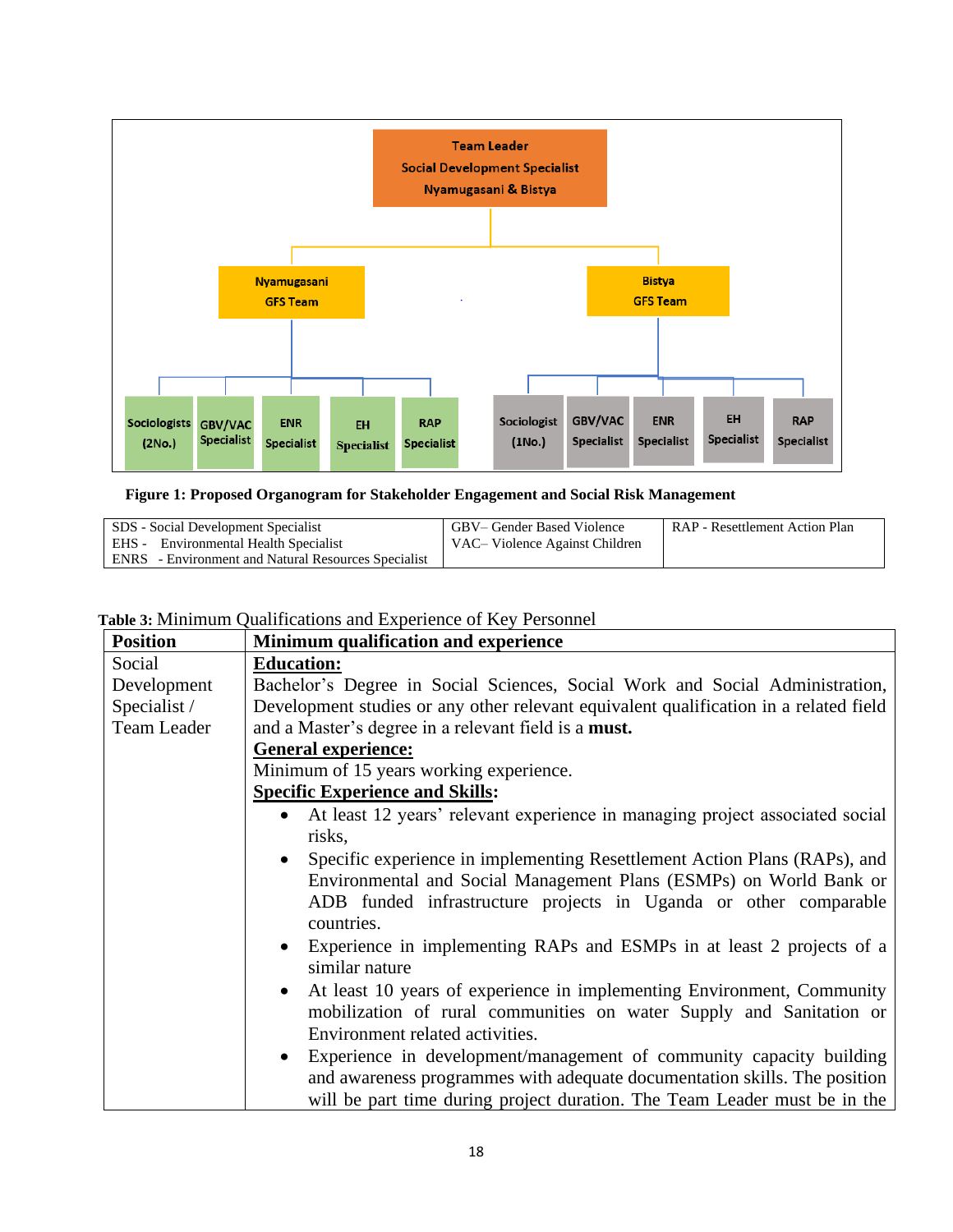|                                                   | project area at least 5 days in a month and should attend site meetings that                                                                                                                                                                                                                                                                                                                                                                                                        |
|---------------------------------------------------|-------------------------------------------------------------------------------------------------------------------------------------------------------------------------------------------------------------------------------------------------------------------------------------------------------------------------------------------------------------------------------------------------------------------------------------------------------------------------------------|
|                                                   | are organized by the client when called upon                                                                                                                                                                                                                                                                                                                                                                                                                                        |
| Sociologists<br>(3No)                             | <b>Education:</b><br>Bachelor's degree in Social sciences, Social Works and Social Administration,<br>Community Development or any other relevant qualification equivalent ld. A<br>post graduate training /qualification in a related field is an added advantage.<br><b>General experience:</b><br>Minimum of 8 years working experience.<br>Specific experience:                                                                                                                 |
|                                                   | 5 years' relevant experience in managing project associated social risks<br>Specific experience in implementing Resettlement Action Plans (RAPs),<br>and Environmental and Social Management Plans (ESMPs) on World<br>Bank funded infrastructure projects in Uganda.<br>Should have a good understanding of managing community development<br>projects including aspects of community mobilization/engagement, and<br>HIV/AIDs.                                                    |
| Environment                                       | <b>Education:</b>                                                                                                                                                                                                                                                                                                                                                                                                                                                                   |
| Natural<br>and<br><b>Resources</b><br>Specialists | Bachelor's degree in Environmental Sciences, Environmental Management or<br>Forestry. or any other equivalent qualification in natural resources management                                                                                                                                                                                                                                                                                                                         |
| (2No)                                             | General experience:                                                                                                                                                                                                                                                                                                                                                                                                                                                                 |
|                                                   | Minimum of 10 years working experience. Must be with 8 years' relevant<br>experience in assessment and mitigation of environmental impacts on infrastructure<br>projects in Uganda                                                                                                                                                                                                                                                                                                  |
|                                                   | Experience in delivering good international industry practice with respect to<br>$\bullet$<br>Environment, Health and Safety (EHS).                                                                                                                                                                                                                                                                                                                                                 |
|                                                   | Experience with World Bank environmental policies<br>Experience in supervision of at least 2 infrastructure projects, managing<br>$\bullet$<br>associated Environment, Health and Safety aspects<br>Must be registered with NEMA                                                                                                                                                                                                                                                    |
|                                                   | <b>Education:</b>                                                                                                                                                                                                                                                                                                                                                                                                                                                                   |
| <b>RAP</b> Specialists<br>(2No)                   | He/she shall have at least a Bachelor's degree in Sociology, Social work, Social<br>Administration or equivalent. A post graduate level qualification in fields related to<br>the assignment shall be of added advantage<br>General experience:                                                                                                                                                                                                                                     |
|                                                   | 8 years of experience in implementing RAP related activities in infrastructure<br>projects.                                                                                                                                                                                                                                                                                                                                                                                         |
|                                                   | <b>Specific experience:</b><br>He/she must have demonstrated work experience in RAP implementation in<br>infrastructure projects in Uganda or other comparable countries.<br>He/she should also have experience in development/ management of<br>$\bullet$<br>community awareness and capacity building programmes as well as in depth<br>knowledge on community participatory procedures in rural areas.<br>A good understanding of approaches for mobilization of communities and |
|                                                   | RAP implementation during the implementation of water, environment and<br>sanitation activities.                                                                                                                                                                                                                                                                                                                                                                                    |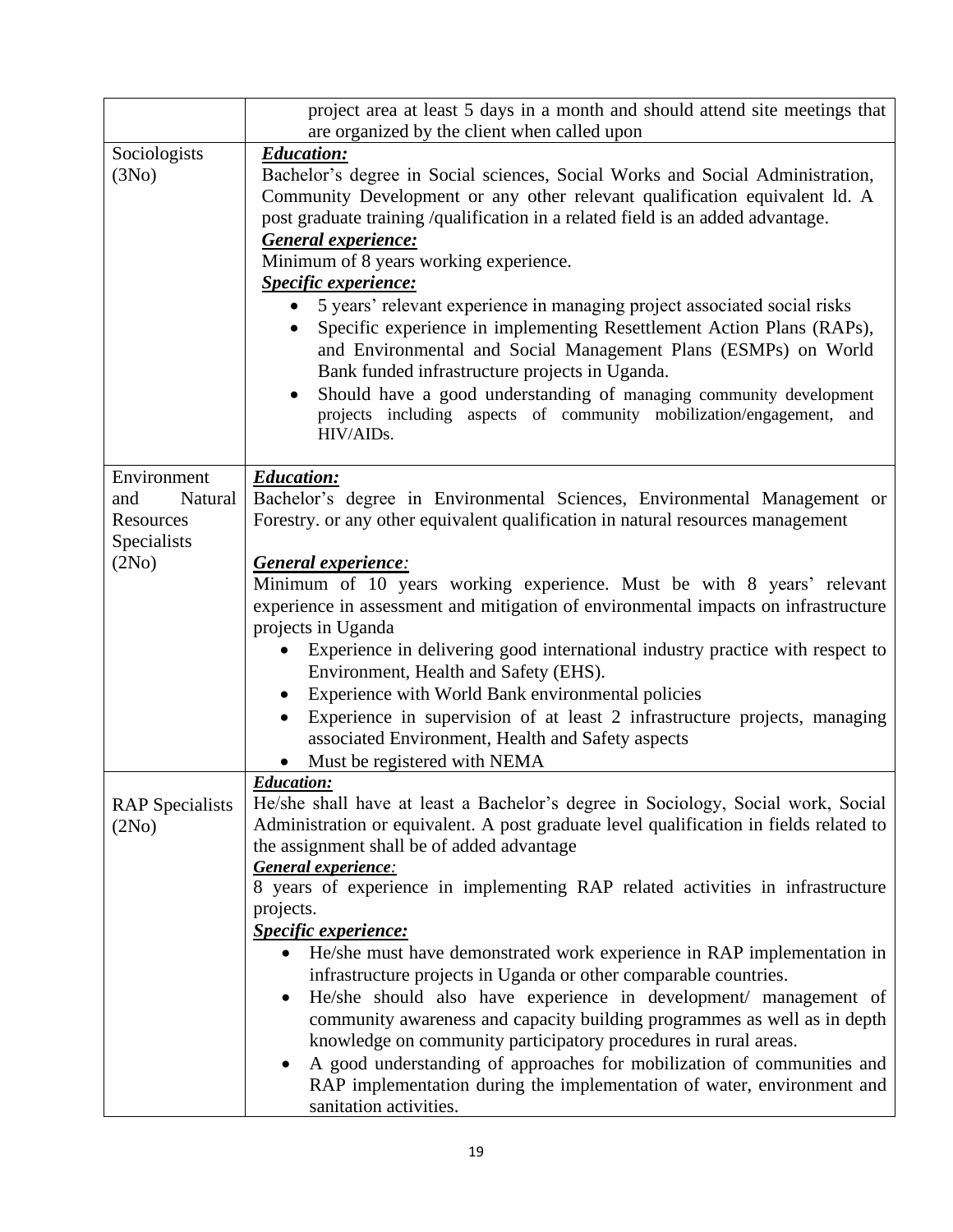|               | • The expert must have/possess adequate documentation skills.                                                                                                                                                                                                                                                                                                                                                                                                                                                                                                                                                                                                                                                                                                                                                                                                                                                                                                                                                                                                                                |  |  |  |
|---------------|----------------------------------------------------------------------------------------------------------------------------------------------------------------------------------------------------------------------------------------------------------------------------------------------------------------------------------------------------------------------------------------------------------------------------------------------------------------------------------------------------------------------------------------------------------------------------------------------------------------------------------------------------------------------------------------------------------------------------------------------------------------------------------------------------------------------------------------------------------------------------------------------------------------------------------------------------------------------------------------------------------------------------------------------------------------------------------------------|--|--|--|
| Environmental | <b>Qualifications:</b>                                                                                                                                                                                                                                                                                                                                                                                                                                                                                                                                                                                                                                                                                                                                                                                                                                                                                                                                                                                                                                                                       |  |  |  |
| Health        | He/she shall have at least a Bachelor's Degree in Environmental Health Science                                                                                                                                                                                                                                                                                                                                                                                                                                                                                                                                                                                                                                                                                                                                                                                                                                                                                                                                                                                                               |  |  |  |
| Specialists   |                                                                                                                                                                                                                                                                                                                                                                                                                                                                                                                                                                                                                                                                                                                                                                                                                                                                                                                                                                                                                                                                                              |  |  |  |
| (2No)         | <b>Experience and skills:</b>                                                                                                                                                                                                                                                                                                                                                                                                                                                                                                                                                                                                                                                                                                                                                                                                                                                                                                                                                                                                                                                                |  |  |  |
|               | At least 8 years of experience in implementing hygiene and sanitation, health<br>education and promotion activities. He/she must have demonstrated work<br>experience in hygiene and sanitation promotion in Uganda or other comparable<br>countries. He/ She should have experience in development/management of<br>sanitation and hygiene programmes as well as in depth knowledge on sustainable<br>sanitation promotion and technologies, hygiene education methodologies and must<br>possess adequate documentation skills.                                                                                                                                                                                                                                                                                                                                                                                                                                                                                                                                                             |  |  |  |
| GBV/VAC       | Bachelor's degree in Sociology, Social Works and Social Administration,                                                                                                                                                                                                                                                                                                                                                                                                                                                                                                                                                                                                                                                                                                                                                                                                                                                                                                                                                                                                                      |  |  |  |
| experts       | Community Development or any other equivalent and relevant qualification. A post<br>graduate training qualification in a related field is an added advantage                                                                                                                                                                                                                                                                                                                                                                                                                                                                                                                                                                                                                                                                                                                                                                                                                                                                                                                                 |  |  |  |
|               | At least 8 years' experience in managing community development projects and<br>include aspects of community mobilization/engagement, and HIV/AIDs, design and<br>implementation of GBV and VAC prevention and response programs. This includes<br>methodologies that combines livelihoods support, business development, financial<br>literacy and linkages to existing credit and saving schemes targeting adolescents at<br>risk of GBV and enhancing safe spaces for peer support, empowerment and leaning<br>among girls and boys using evidence based approaches such as the SASA! and ELA<br>methodologies. Demonstrated knowledge of GBV and VAC drivers and risk factors<br>and experience in designing and implementing behavior change and community<br>transformative initiatives to address GBV, VAC or related issues. These include<br>gender transformative approaches in livelihood interventions and training<br>community facilitators and members of local structures (e.g. village health teams,<br>local council, religious institutions, traditional leaders, schools) |  |  |  |
|               | Thorough understanding of the Uganda's legal, policy and institutional framework<br>for GBV, Child protection and related issues                                                                                                                                                                                                                                                                                                                                                                                                                                                                                                                                                                                                                                                                                                                                                                                                                                                                                                                                                             |  |  |  |

# <span id="page-22-0"></span>**5. DURATION OF THE ASSIGNMENT**

The duration of the consultancy services is expected to last 33 months and the time estimates for the various components are as follows:

i) Pre-construction – 6 months

.

- ii) Construction Phase –21 months
- iii) Post construction phase 4 months.

The above stated durations are to be understood as guidance and it is the responsibility of the consultant to establish a detailed work program within the above time estimates. The estimated staff time inputs should be provided in accordance with the consultant's professional judgment and knowledge of the local conditions and needs. Detailed Activity Schedule is attached as Appendix 3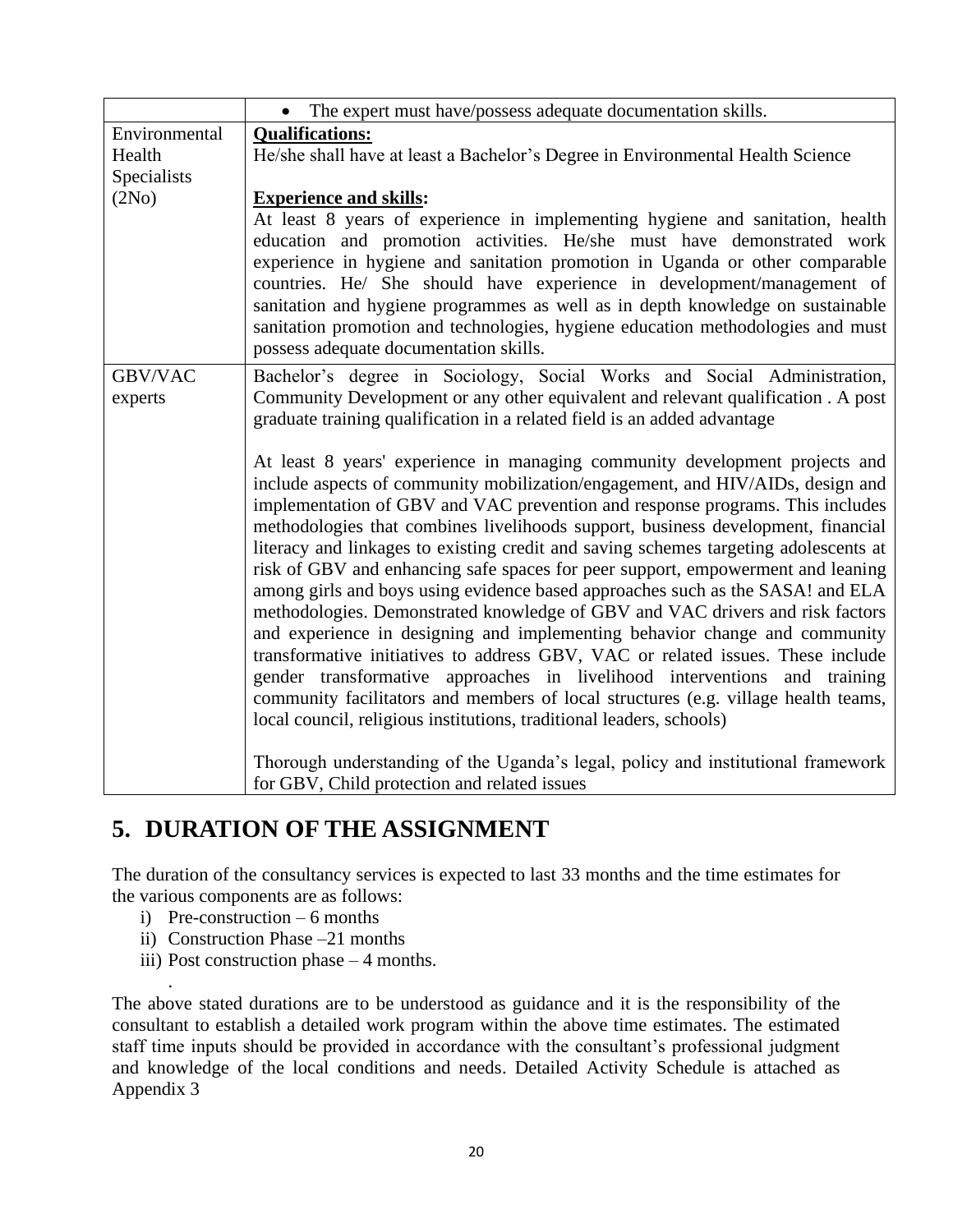# <span id="page-23-0"></span>**6. PRICING**

In accordance with World Bank rules, the consultancy services shall be priced in any fully convertible currency, singly or in combination of up to three foreign currencies.

# <span id="page-23-1"></span>**7. REPORTING AND MEETING REQUIREMENTS**

## <span id="page-23-2"></span>**7.1 Reporting Address**

The Project Coordinator Integrated Water Management and Development Project Plot 22/28 Port Bell Road, Luzira, Kampala, Uganda

The consultant will be required to deliver a hard copy of each of the reports to the World Bank to;

The Task Team Leader Integrated Water Management and Development Project World Bank Uganda Country Office Rwenzori House, Plot 1, Lumumba Avenue, Kampala

## <span id="page-23-3"></span>**7.2 General Reporting Requirements**

The consultant shall hand over all data collected during the course of the assignment to the client in formats approved by the client.

### **7.2.1 Monthly Progress Reports**

The monthly progress reports shall state the status of project implementation (i.e. actual vs. planned), actual staffing levels, all agreed upon actives as summarized in the implementation schedule, variations in targets, all issues requiring client attention, and other information that may have an impact on progress of the project. The report should also have a work plan for the following month.

#### **7.2.2 Quarterly Progress Reports**

The consultant shall be required to prepare quarterly cumulative progress reports on the assignment including status on each key task item and any issues for the client's attention. The report shall also include lessons learnt, challenges and success stories and identify Best Operational Practices (BOP), personnel deployment, progress on all the activities as scheduled for the quarter.

As indicated in Table 4, the consultant will be required to produce and submit the following principal reports and documents in the quantities and timing indicated. At each reporting stage, the consultant shall also be required to submit to the Client an electronic copy, using the software specified in Table 4.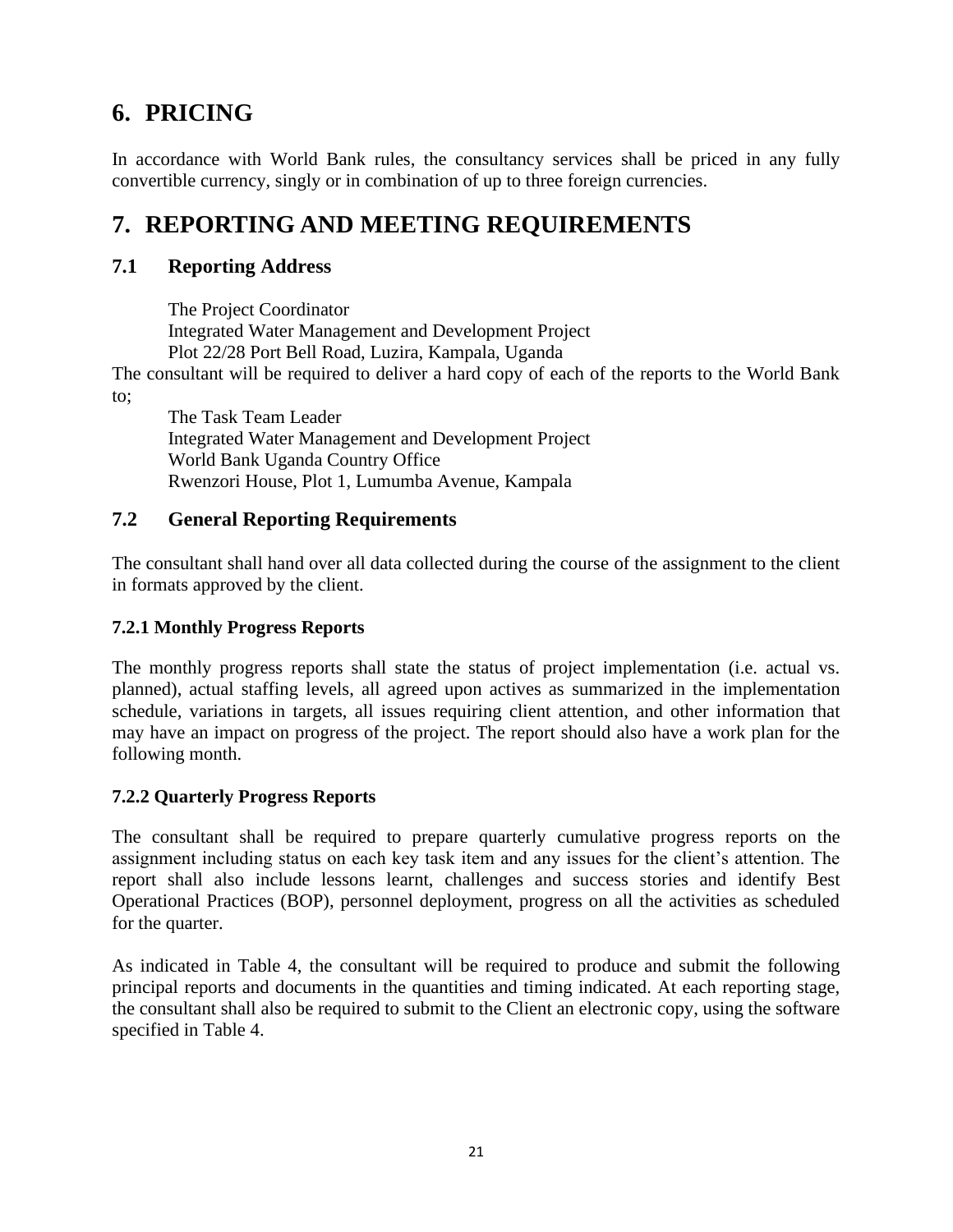| <b>Description of reports</b>                              | <b>Timing in months</b>            | No.<br><b>of</b><br>hard<br>copies to |                      | Electronic<br>copies<br>to<br><b>MWE</b> contact |
|------------------------------------------------------------|------------------------------------|---------------------------------------|----------------------|--------------------------------------------------|
|                                                            |                                    |                                       |                      |                                                  |
|                                                            |                                    | <b>MWE</b>                            | World<br><b>Bank</b> |                                                  |
| <b>Inception/Pre-construction stage</b>                    |                                    |                                       |                      |                                                  |
| Inception report                                           | after signing<br>2<br>weeks<br>of  | $\overline{2}$                        | $\mathbf 1$          | Word; Excel (all tables),                        |
|                                                            | contract                           |                                       |                      | MS<br>Project<br>(time)                          |
|                                                            |                                    |                                       |                      | schedules)                                       |
| Advocacy<br>and<br>Awareness                               | The consultant will prepare        | $\overline{2}$                        | $\mathbf{1}$         | Word; Excel (all tables),                        |
| Creation                                                   | monthly and quarterly reports      |                                       |                      | <b>MS</b><br>Project<br>(time)                   |
|                                                            | on activities in this phase as     |                                       |                      | schedules)                                       |
| Situation<br>and<br>Assessment                             | per schedule of activities         | $\overline{2}$                        | $\mathbf{1}$         | Word; Excel (all tables),                        |
| <b>Baseline Survey</b>                                     |                                    |                                       |                      | <b>MS</b><br>Project<br>(time)                   |
|                                                            |                                    |                                       |                      | schedules)                                       |
| Formation and<br>Training of                               |                                    | $\overline{2}$                        | $\mathbf{1}$         | Word; Excel (all tables),                        |
| Implementation<br>Support                                  |                                    |                                       |                      | <b>MS</b><br>Project<br>(time)                   |
| <b>Structures</b>                                          |                                    |                                       |                      | schedules)                                       |
| Report on Stakeholder                                      | 6 months from inception            | $\overline{2}$                        | $\mathbf{1}$         | Word; Excel (all tables),                        |
| Engagement, Social and                                     |                                    |                                       |                      | MS<br>Project<br>(time)                          |
| <b>Environment Risk</b>                                    |                                    |                                       |                      | schedules)                                       |
| <b>Management Activities during</b>                        |                                    |                                       |                      |                                                  |
| <b>Pre-Construction Phase</b>                              |                                    |                                       |                      |                                                  |
|                                                            |                                    |                                       |                      |                                                  |
| <b>Construction Stage</b><br>Routine<br>Engagements<br>and | The consultant will prepare        | 2                                     | 1                    | Word; Excel (all tables),                        |
| Consultations                                              | monthly and quarterly reports      |                                       |                      | <b>MS</b><br>Project<br>(time)                   |
| Demonstration and Promotion                                | on activities in this phase as     |                                       |                      |                                                  |
| Activities                                                 | per schedule of activities         |                                       |                      |                                                  |
| Follow<br>Reviews<br>and<br>up                             |                                    |                                       |                      |                                                  |
| activities                                                 |                                    |                                       |                      |                                                  |
| Evaluation<br>Monitoring<br>and                            |                                    |                                       |                      |                                                  |
| activities                                                 |                                    |                                       |                      |                                                  |
| Draft 1: Report on Stakeholder                             | of<br>6<br>months<br>from<br>start | $\overline{2}$                        | 1                    | Three $(3)$ bound copies                         |
| Engagement,<br>Social<br>and                               | construction phase                 |                                       |                      | and a soft copy on a                             |
| Environment<br><b>Risk</b>                                 |                                    |                                       |                      | CD-ROM (PDF and an                               |
| Management Activities during                               |                                    |                                       |                      | editable version).                               |
| <b>Construction Phase</b>                                  |                                    |                                       |                      |                                                  |
| Draft 2: Report on Stakeholder                             | 12 months from<br>start of         | 2                                     | $\mathbf{1}$         | Three $(3)$ bound copies                         |
| Engagement,<br>Social<br>and                               | construction phase                 |                                       |                      | and a soft copy on a                             |
| Environment<br><b>Risk</b>                                 |                                    |                                       |                      | CD-ROM (PDF and an                               |
| Management Activities during<br><b>Construction Phase</b>  |                                    |                                       |                      | editable version).                               |
| Draft 3: Report on Stakeholder                             | months from<br>start of<br>18      | 2                                     | 1                    |                                                  |
| Social<br>Engagement,<br>and                               | construction phase                 |                                       |                      | Three $(3)$ bound copies                         |
| <b>Risk</b><br>Environment                                 |                                    |                                       |                      | and a soft copy on a                             |
| Management Activities during                               |                                    |                                       |                      | CD-ROM (PDF and an                               |
| <b>Construction Phase</b>                                  |                                    |                                       |                      | editable version).                               |

#### <span id="page-24-0"></span>**Table 4: Summary of Reporting Requirements**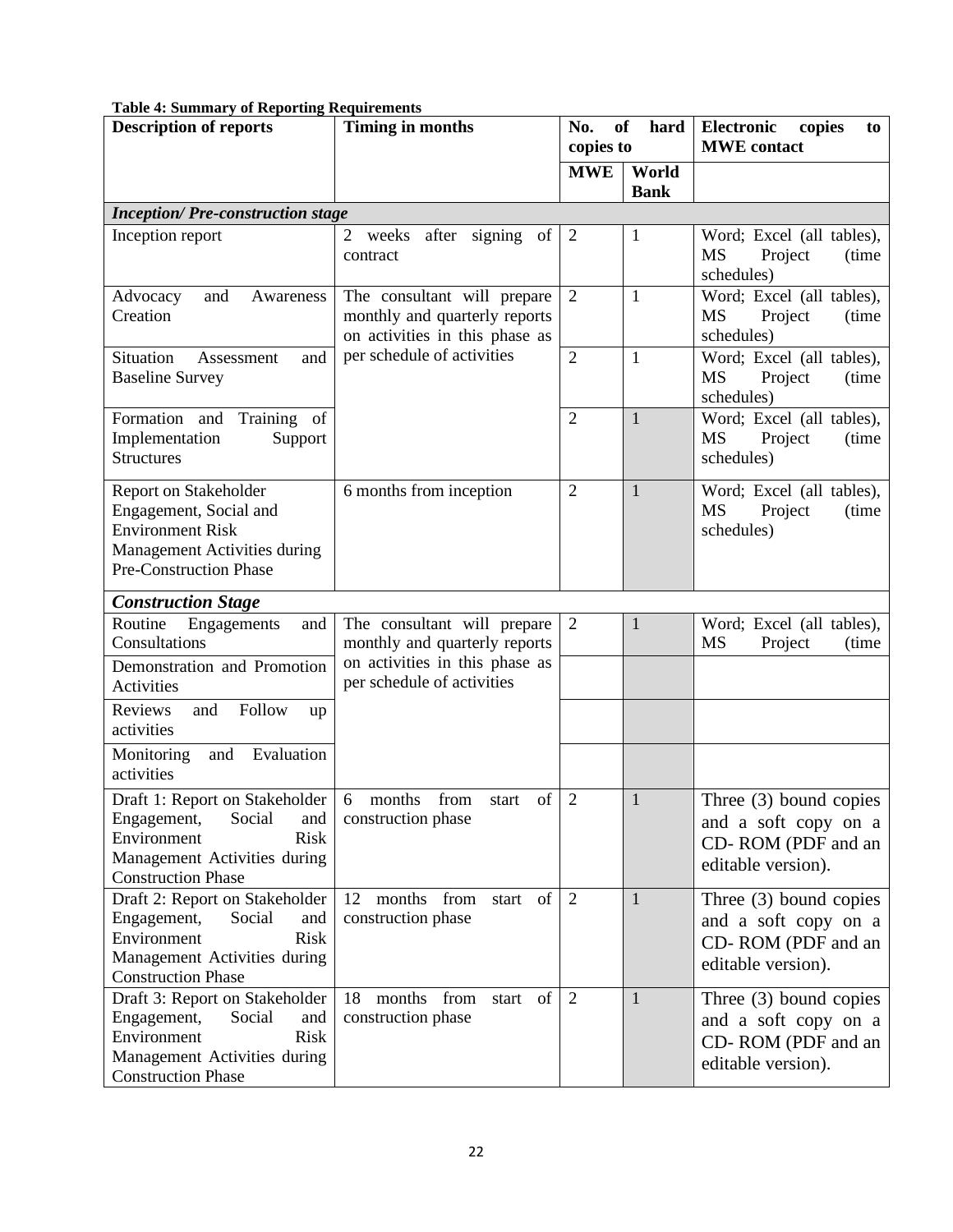| Final<br>Draft:<br>Report<br><sub>on</sub><br>Stakeholder<br>Engagement,<br>Social and Environment Risk<br>Management Activities during<br><b>Construction Phase</b> | of<br>21<br>months<br>from<br>start<br>construction phase                          | 2                           |  | Three $(3)$ bound copies<br>and a soft copy on a<br>CD-ROM (PDF and an<br>editable version). |  |
|----------------------------------------------------------------------------------------------------------------------------------------------------------------------|------------------------------------------------------------------------------------|-----------------------------|--|----------------------------------------------------------------------------------------------|--|
| <b>Post Construction Stage</b>                                                                                                                                       |                                                                                    |                             |  |                                                                                              |  |
| Operation and Maintenance<br><b>Engagement Activities</b>                                                                                                            | 2<br>after<br>months<br>substantial<br>completion of<br>construction<br>activities | $\overline{2}$              |  | Word; Excel (all tables),<br>MS<br>(time)<br>Project<br>schedules)                           |  |
| Final<br><b>Stakeholder</b><br>Social<br>and<br>Engagement,<br>Environmental<br><b>Risk</b><br><b>Management Report</b>                                              | 3<br>after<br>months<br>substantial<br>completion of construction<br>activities    | $\mathcal{D}_{\mathcal{L}}$ |  | Three $(3)$ bound copies<br>and a soft copy on a<br>CD-ROM (PDF and an<br>editable version). |  |

### <span id="page-25-0"></span>**7.3 Key Deliverables**

The consultant shall be required to prepare and submit separately progress reports (3 copies each) for each project to the client termed as "Deliverable reports. The reports shall be the basis upon which payments shall be effected.

#### **7.3.1 Pre-Construction Phase**

#### *Deliverable 1: Inception Report*

The Inception Report shall clearly define the work plan and schedule for completing all elements of the contract, provide details of planned staffing, and describe the proposed deliverables. *This stage contributes 20% of the overall assignment.*

The Inception report presents the following:

- i) The mobilization and establishment status of the Consultant;
- ii) The specific staffing plan;
- iii) The updated work plan the Consultant proposes to follow in carrying out the assignment, based on the Consultants initial findings;
- iv) Review of Methodology;
- v) Details of any constraints or inputs required from the employer;
- vi) Comments on the ToRs and the Consultants understanding of the assignment
- vii)Such remarks as are deemed appropriate including the works done so far.

#### *Deliverable 2: Report on Stakeholder Engagement, Social and Environment Risk Management Activities during Pre-Construction Phase*

The report on Stakeholder Engagement, Social and Environment Risk Management Activities during pre-construction phase. *This stage contributes another 20% of the overall assignment.*

*i) Preparation, Advocacy and Awareness Creation.*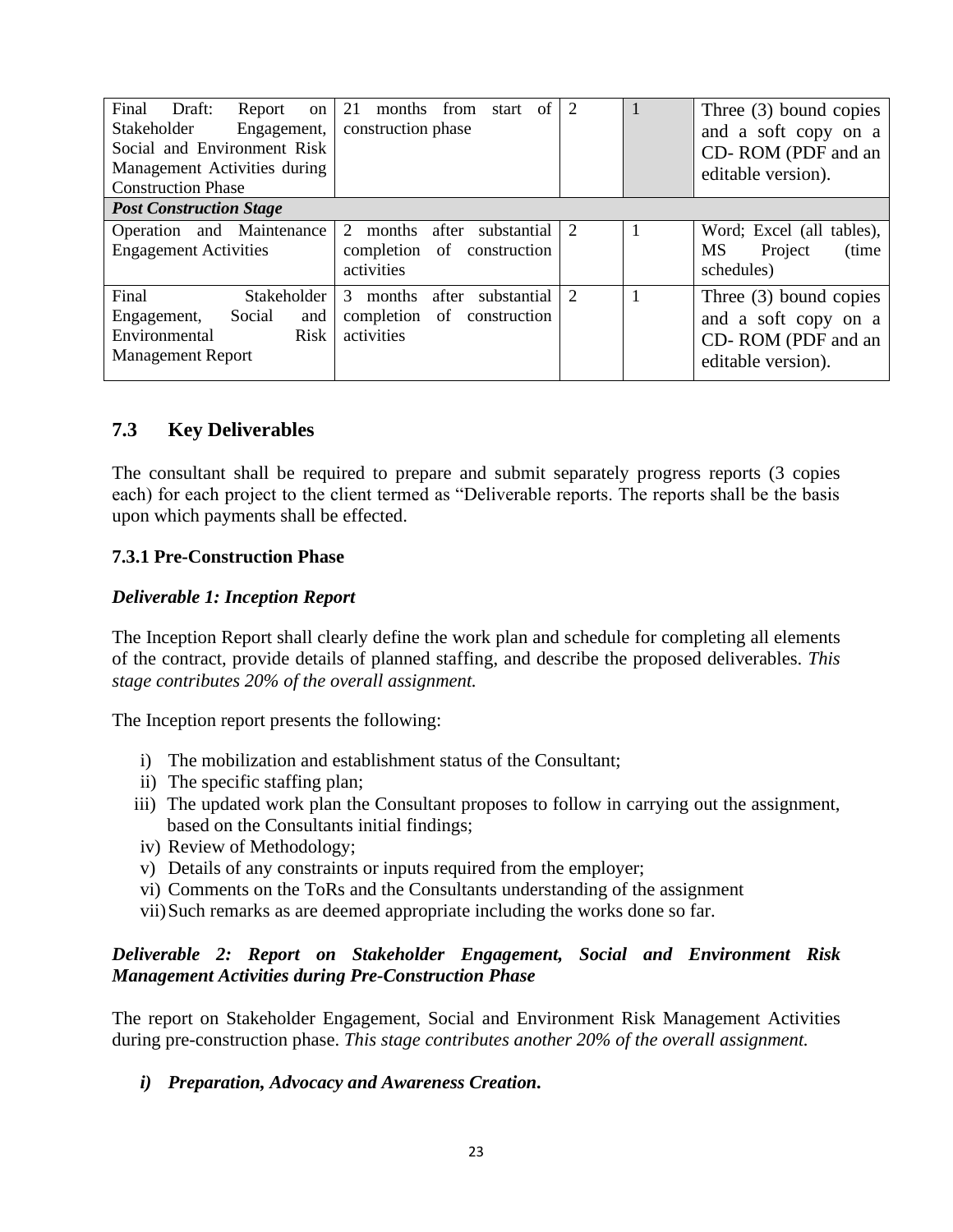The key outputs in this deliverable will include: Stakeholder engagement plan and communication strategies to guide the implementation of the consultancy. The report will also cover workshops and meetings conducted at various levels, awareness creation meetings and radio programs. RAP implementation and compensation of PAPs will be included in this deliverable. Furthermore, monitoring tools for all aspects of the consultancy such as GBV, GRM, HIV and AIDs and other risk areas developed, coupled with IEC materials will be included in this deliverable.

#### **ii)** *Situation Assessment and Baseline Survey***:**

Before construction commences it is expected that all the consultant will be required to carry out situation assessment and establishing baseline conditions on all the aspects of the assignment that will include and not limited to: stake holder identification, capacity needs assessment, sanitation baseline survey including Village Health Committees, verify PAPS to be compensated and amount to be disbursed to them. This will also include drawing plans to support PAPs and identifying livelihood restoration activities. Feedback to communities on sanitation and hygiene baseline situation given and action plans for sanitation, GBV action plans and accountability and response framework for community developed and all other baselines and proposed and agreed upon with the consultant.

#### **iii)** *Formation and Training of Implementation Support Structures:*

The consultant will be required to establish Community WASH structures such as water and sanitation committees, School Health clubs and Water catchment groups and committees. Very key is establishment a Grievance Redress Committee (GRC) at District, Sub county and Parish levels, also coordination with organizations that provides social and medical services will form part of the report. Local artisans will be identified and trained. The trainings will cover all the areas mentioned, where possible trainings for different aspect will be combined and others stand alone.

#### **7.3.2 Construction Phase**

The key activities under this phase will include; routine community engagements and consultations, demonstrations and promotion activities, reviews and follow up activities, monitoring and evaluation activities as well as capacity building of MWE staff/Sector professionals. Each of the above activity categories has specific outputs that will be reported against.

#### *Deliverable 3: Draft 1: Report on Stakeholder Engagement, Social and Environment Risk Management Activities during Construction Phase*

Six (6) months cumulative progress on routine community engagements and consultations activities, demonstrations and promotion activities, reviews and follow up activities, monitoring and evaluation activities. *This stage contributes another 10% of the overall assignment.*

### *Deliverable 4: Draft 2: Report on Stakeholder Engagement, Social and Environment Risk Management Activities during Construction Phase*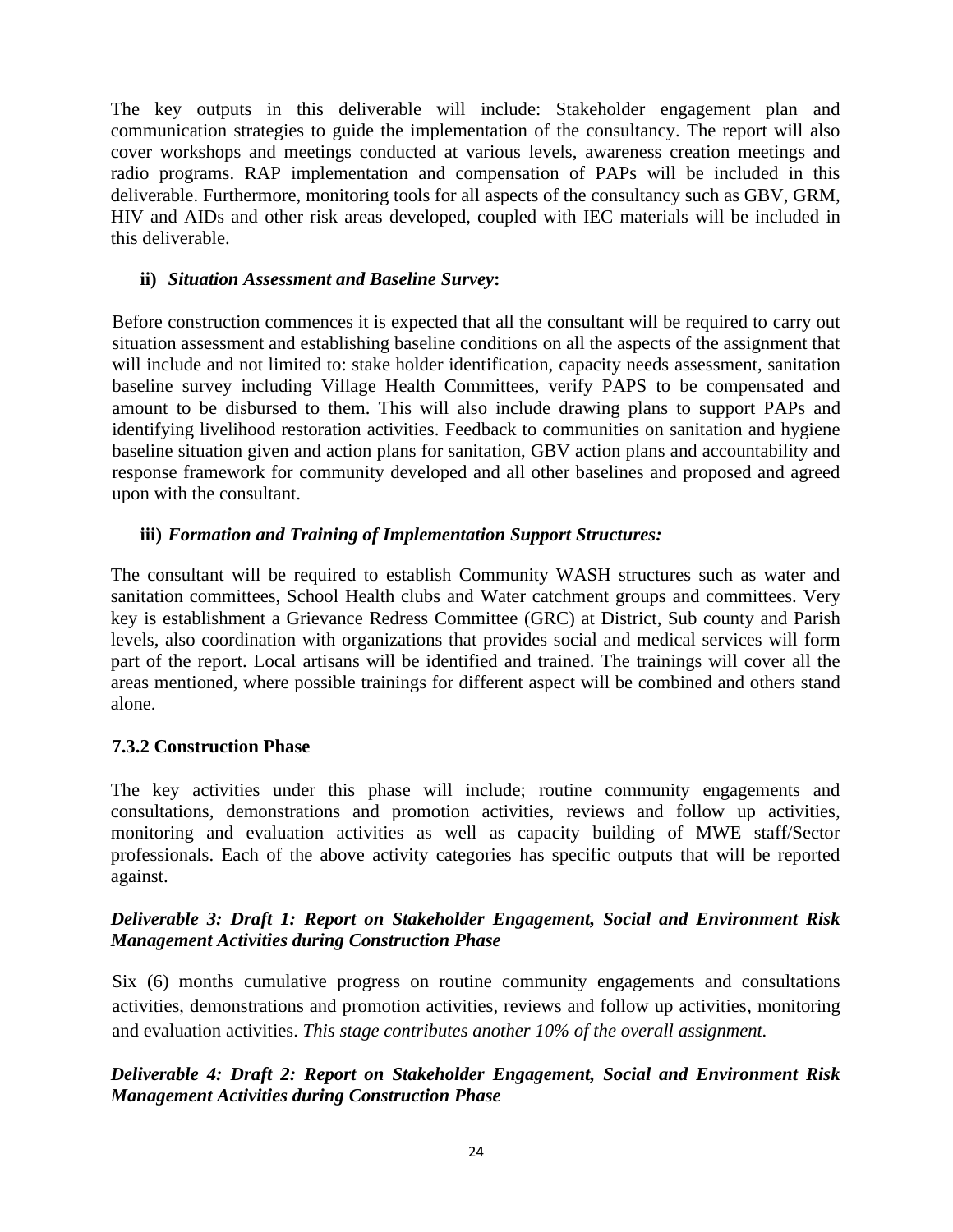Twelve (12) months cumulative progress on routine community engagements and consultations activities, demonstrations and promotion activities, reviews and follow up activities, monitoring and evaluation activities. *This stage contributes another 10% of the overall assignment.*

#### *Deliverable 5: Draft 3: Report on Stakeholder Engagement, Social and Environment Risk Management Activities during Construction Phase*

Twelve (18) months cumulative progress on routine community engagements and consultations activities, demonstrations and promotion activities, reviews and follow up activities, monitoring and evaluation activities. *This stage contributes another 10% of the overall assignment.*

### *Deliverable 6: Final Draft: Report on Stakeholder Engagement, Social and Environment Risk Management Activities during Construction Phase*

The Final Draft consultancy report shall be a comprehensive documentation of all activities conducted and results achieved during this assignment. The report will be characterized by the workshops and dialogues held to orient the communities on management models. The consultant shall also document lessons learnt and make recommendations for future improvements in similar assignments. The draft report shall also include Draft Guidelines for Community Engagement and Implementation of ESMP, RAP, GRM and GBV for piped water systems. The report should be three (3) bound copies and a soft copy on a CD- ROM (PDF and an editable version). *This stage contributes another 20% of the overall assignment.*

#### **7.3.3 Post Construction Phase**

### *Deliverable 7: Final Report: Stakeholder Engagement, Social and Environment Risk Management Report*

The final consultancy report will be the revised, edited and the approved version shall constitute the consultant's final deliverable. This is the very final documentation of all activities conducted and results achieved during this assignment, lessons learnt and recommendations for future improvements in similar assignments. The report shall include Operation and Maintenance arrangements for the completed water supply and sanitation systems Guidelines for Community Engagement and Implementation of ESMP, RAP, GRM and GBV for piped water systems, the end line sanitation survey report among others. The report should be three (3) bound copies and a soft copy on a CD- ROM (PDF and an editable version). *This stage contributes the final 10% of the overall assignment.*

The final stakeholder engagement report would be expected to include:

- i) Documentation of all activities conducted
- ii) Results achieved during this assignment
- iii) Operation and Maintenance arrangements
- iv) Guidelines for Community Engagement and Implementation of ESMP, RAP, GRM and GBV for piped water systems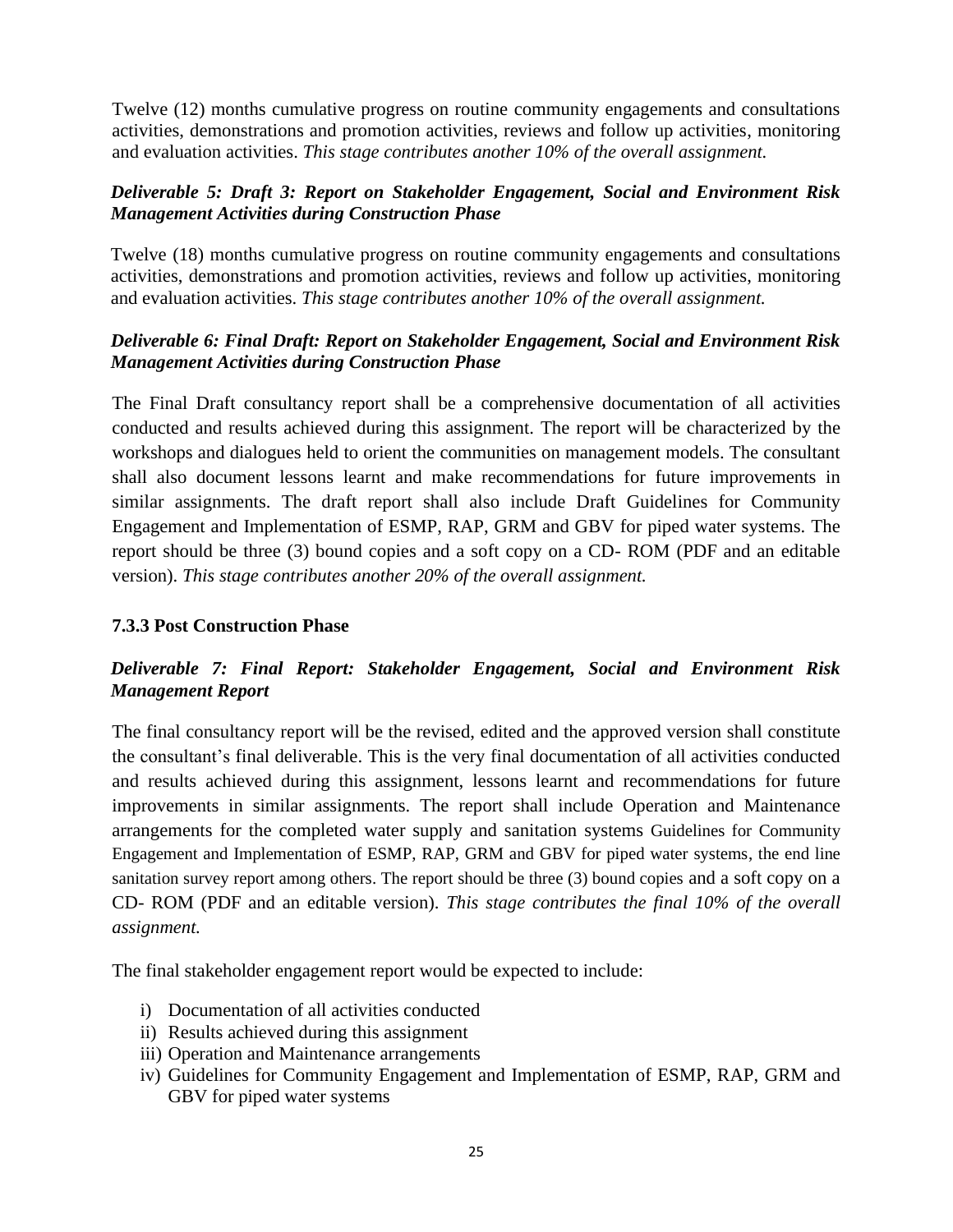v) Report on the training activities undertaken

As indicated in Table 5, the consultant will be required to produce and submit the following deliverables in the quantities and timing indicated including electronic copies in the format specified in Table 5. For deliverables 3 to 7, the consultant is expected to include a detailed and dedicated section on the capacity building activities undertaken.

| <b>Description of reports</b>                                                                                                                             | <b>Timing in months</b>                                                      | No.<br><b>of</b><br>hard<br>copies to |                      | <b>Electronic</b><br>copies<br>to<br><b>MWE</b> contact                                      |  |  |
|-----------------------------------------------------------------------------------------------------------------------------------------------------------|------------------------------------------------------------------------------|---------------------------------------|----------------------|----------------------------------------------------------------------------------------------|--|--|
|                                                                                                                                                           |                                                                              | <b>MWE</b>                            | World<br><b>Bank</b> |                                                                                              |  |  |
| <b>Inception/Pre-construction stage</b>                                                                                                                   |                                                                              |                                       |                      |                                                                                              |  |  |
| Inception report                                                                                                                                          | after<br>signing<br>2<br>weeks<br>of<br>contract                             | $\overline{2}$                        | $\mathbf{1}$         | Word; Excel (all tables),<br><b>MS</b><br>Project<br>(time)<br>schedules)                    |  |  |
| Report on Stakeholder<br>Engagement, Social and<br><b>Environment Risk</b><br>Management Activities during<br><b>Pre-Construction Phase</b>               | 6 months from inception                                                      | $\overline{2}$                        | 1                    | Word; Excel (all tables),<br><b>MS</b><br>Project<br>(time)<br>schedules)                    |  |  |
| <b>Construction Stage</b>                                                                                                                                 |                                                                              |                                       |                      |                                                                                              |  |  |
| Draft 1: Report on Stakeholder<br>Engagement,<br>Social<br>and<br><b>Risk</b><br>Environment<br>Management Activities during<br><b>Construction Phase</b> | from<br>of<br>months<br>6<br>start<br>construction phase                     | 2                                     | 1                    | Three (3) bound copies<br>and a soft copy on a<br>CD-ROM (PDF and an<br>editable version).   |  |  |
| Draft 2: Report on Stakeholder<br>Engagement,<br>Social<br>and<br>Environment<br><b>Risk</b><br>Management Activities during<br><b>Construction Phase</b> | 12<br>months<br>from<br>of<br>start<br>construction phase                    | $\overline{2}$                        | $\mathbf{1}$         | Three (3) bound copies<br>and a soft copy on a<br>CD-ROM (PDF and an<br>editable version).   |  |  |
| Draft 3: Report on Stakeholder<br>Engagement,<br>Social<br>and<br>Environment<br><b>Risk</b><br>Management Activities during<br><b>Construction Phase</b> | from<br>18<br>months<br>of<br>start<br>construction phase                    | 2                                     | $\mathbf{1}$         | Three $(3)$ bound copies<br>and a soft copy on a<br>CD-ROM (PDF and an<br>editable version). |  |  |
| Draft:<br>Final<br>Report<br>on<br>Engagement,<br>Stakeholder<br>Social and Environment Risk<br>Management Activities during<br><b>Construction Phase</b> | months from<br>of<br>21<br>start<br>construction phase                       | 2                                     | $\mathbf{1}$         | Three $(3)$ bound copies<br>and a soft copy on a<br>CD-ROM (PDF and an<br>editable version). |  |  |
| <b>Post Construction Stage</b>                                                                                                                            |                                                                              |                                       |                      |                                                                                              |  |  |
| Stakeholder<br>Final<br>Engagement,<br>Social<br>and<br>Environmental<br><b>Risk</b><br><b>Management Report</b>                                          | months<br>after substantial<br>3<br>completion of construction<br>activities | 2                                     | 1                    | Three $(3)$ bound copies<br>and a soft copy on a<br>CD-ROM (PDF and an<br>editable version). |  |  |

<span id="page-28-0"></span>**Table 5: Summary of Deliverables**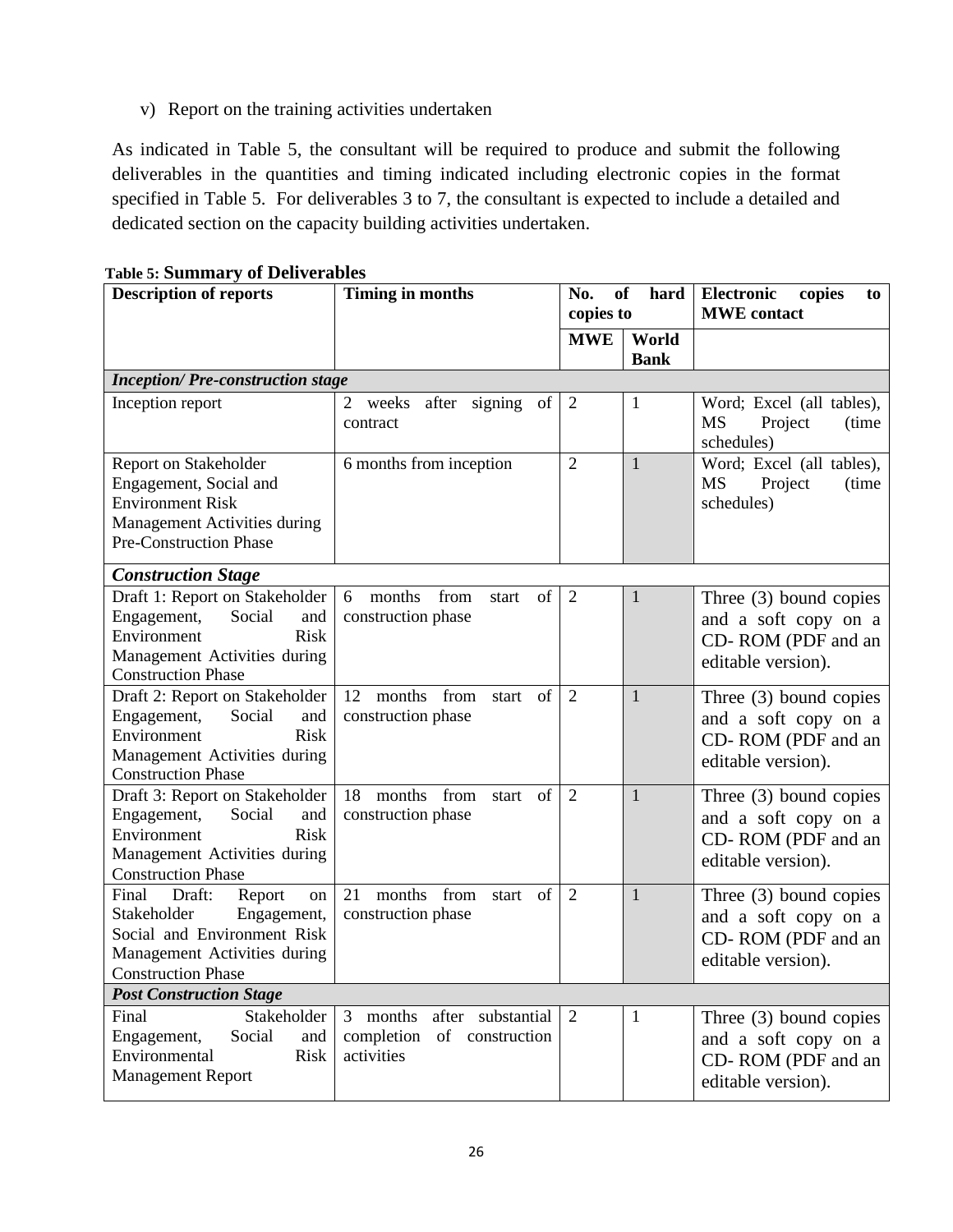# <span id="page-29-0"></span>**8 DATA, SERVICES AND FACILITIES TO BE PROVIDED BY THE CLIENT**

To the extent possible, the client will provide the consultant the latest versions of the following documents related to Nyamugasani and Bitsya; ESIAs, SPPs, RAPs, Engineering Design Reports. Other general documents to be provided to the consultant include, the Software Steps, Extension Workers Handbooks, the Ministry's gender, HIV/AIDs strategies, and Environment and Social Policy etc. The information, data, reports, and documents will be available for the consultant's unlimited use during execution of the proposed services.

The client will attach staff (including Local Government staff) for purposes of training and capacity building and ensuring adequate direct involvement of the client in delivering the final project objectives. The client's staff shall be agreed upon with the consultant prior to commencement of the consultancy services

# <span id="page-29-1"></span>**9 ACTIONS REQUIRING CLIENT CLEARANCE DURING IMPLEMENTATION**

The following action will require the client's written approval before execution:

- i. Use of provisional sums
- ii. Variations to the scope of services that materially differ in methodology, geography scope, service area etc. from the scope agreed upon for the Stakeholder Engagement, Environment and Social Risk Management contract.
- iii. Changes of compensation amounts to Project Affected Persons. Whenever necessary, the client shall seek guidance of the CGV regarding such changes and duly communicate to the consultant.
- iv. Extension of time and cost variations.

# <span id="page-29-2"></span>**10 ENVIRONMENTAL AND SOCIAL POLICY**

This Environmental, social, health and safety policy will guide the execution of the services. The policy has been attached in Annex 2.

# <span id="page-29-3"></span>**11 CODE OF CONDUCT**

The code of conduct in Annex 3 has been set out to take into account considerations of Environment, Social and Health issues, Occupation Health and Safety of experts, client's and contractor's personnel and the community.

The Code of Conduct should be signed by each Expert to indicate that they have:

- i. Received a copy of the code;
- ii. Had the code explained to them;
- iii. Acknowledged that adherence to this Code of Conduct is a condition of employment; and
- iv. Understood that violations of the Code can result in serious consequences, up to and including dismissal, or referral to legal authorities.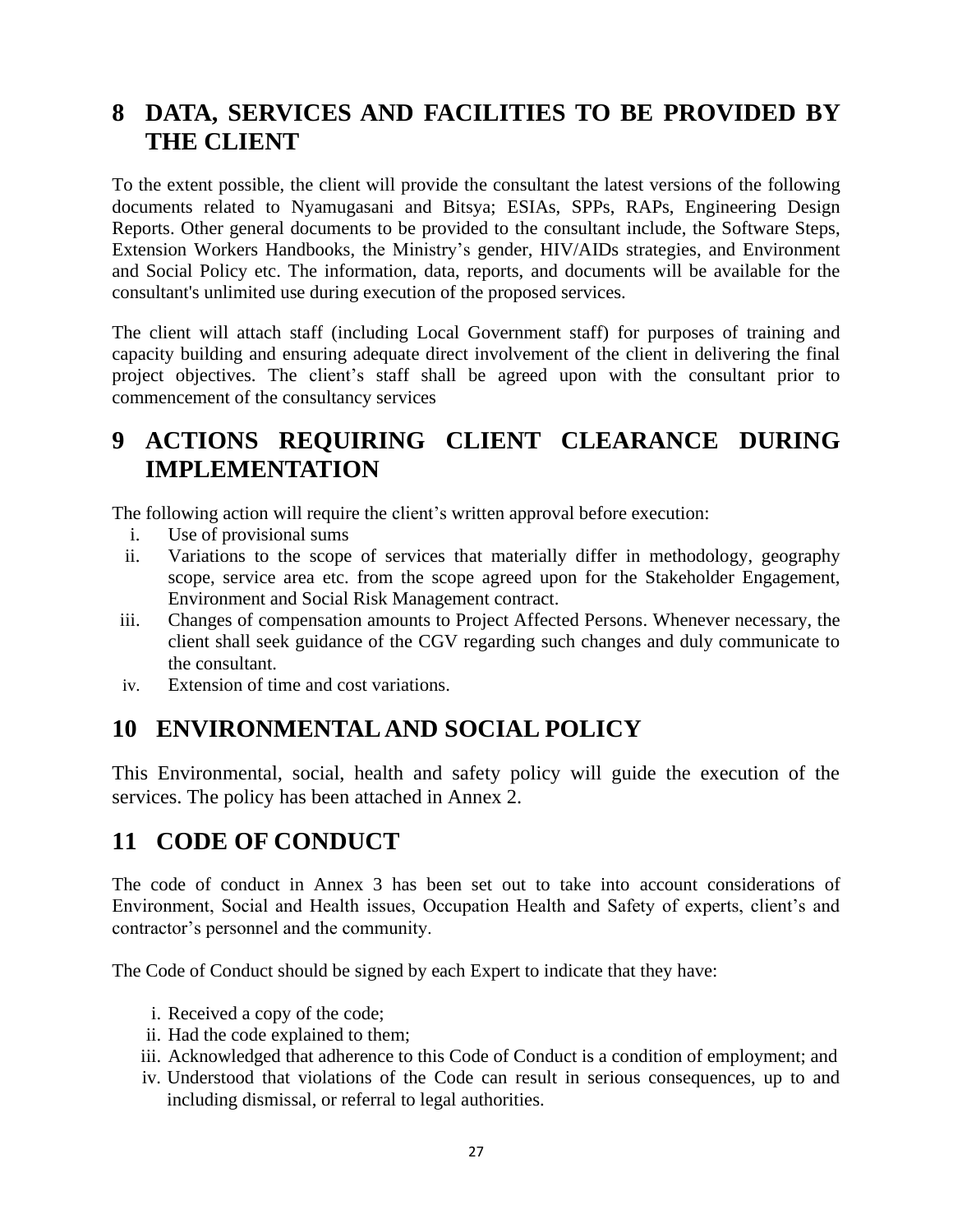# <span id="page-30-0"></span>**ANNEX 1: ENVIRONMENT, SOCIAL, HEALTH AND SAFETY (ESHS)**

The Consultant will ensure the implementation of the ESIA/ESMP agreed with the World Bank and the EIA certificate issued by NEMA and the World Bank ESHS guidelines, the Contractor's ESHS performance is in accordance with national regulations and good international industry practice and delivers the Contractor's ESHS and government obligations with NEMA and the World Bank. This includes

- 1. recruitment of qualified personnel in the positions of Environmental Specialist/Officer, Health and Safety Specialist/Officer, Social Development Officer;
- 2. review and approve the C-ESMP, including all updates and revisions (not less than once every 6 monthly);
- 3. review and approve [ESHS](https://www.ifc.org/wps/wcm/connect/29f5137d-6e17-4660-b1f9-02bf561935e5/Final%2B-%2BGeneral%2BEHS%2BGuidelines.pdf?MOD=AJPERES&CVID=jOWim3p) provisions of method statements plans, proposals, schedules and all relevant Contractor's documents;
- 4. review and advise the relevant person on the ESHS risks and impacts of any design change proposals and the implications for compliance with ESIA, ESMP, consent/permits and other relevant project requirements;
- 5. undertake audits, supervisions and/or inspections of any sites where the Contractor is undertaking activities related to the Works, to verify the Contractor's compliance with ESHS requirements, with and without contractor and/or client relevant representatives, as necessary, but not less than once per month;
- 6. undertake audits and inspections of Contractor's accident logs, community liaison records, monitoring findings and other ESHS related documentation, as necessary, to confirm the Contractor's compliance with ESHS requirements;
- 7. agree remedial action/s and their timeframe for implementation in the event of a noncompliance with the Contractor's ESHS obligations;
- 8. attend meetings including site meetings, progress meetings to discuss and agree appropriate actions to ensure compliance with ESHS obligations;
- 9. check that the Contractor's actual reporting (content and timeliness) is in accordance with the Contractor's contractual obligations;
- 10. review and critique, in a timely manner, the Contractor's ESHS documentation (including regular reports and incident reports) and to provide advice to ensure the accuracy and efficacy of the documentation;
- 11. Undertake liaison, from time to time and as necessary, with project stakeholders to identify and discuss any actual or potential ESHS issues.
- 12. Ensure that the contractor develops and implements a Labour Influx Management Plan and Workers' Camp and Accommodation Management Plans as part of C-ESMP. This should include the following actions: all workers to sign employment contract including Code of Conduct (Annex H in ESIA– example); establish a Grievance Committee for Workers; sensitize workers on community based social behavior and conduct; sensitize workers to not engage in sexual relations with underage girls and married women; establish a Grievance Redress Committee to act as link between community and the project; local leadership should always be sought as a first priority in solving issues. Refer to ESIA and RAP for additional information.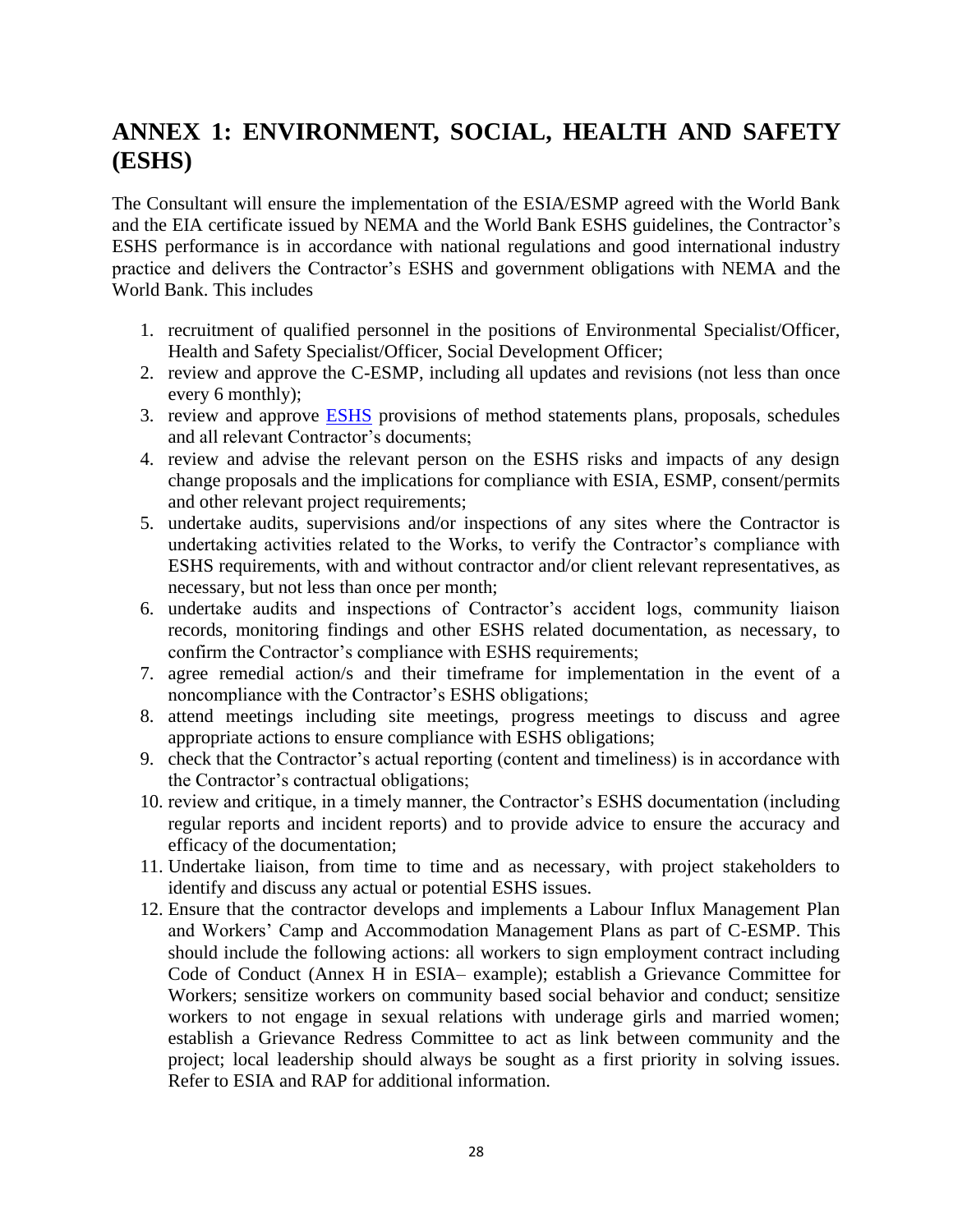# <span id="page-31-0"></span>**ANNEX 2: ENVIRONMENTAL AND SOCIAL POLICY**

The policy goal of the assignment is to integrate environmental protection, occupational and community health and safety, gender, equality, child protection, vulnerable people (including those with disabilities), gender-based violence (GBV), HIV/AIDS awareness and prevention, wide stakeholder engagement, land acquisition and compensation of project affected persons in the planning processes, programs, and activities of the parties involved in the execution of the Works.

The Environment and Social Management Plan for the Project and the Contractor's Site-Specific Environment and Social Management Plan will be used for monitoring, continuously improving processes and activities and for reporting on the compliance with the policy.

The policy is derived from different international and/or national policies within legal frameworks some of which are highlighted below. It is expected that during the supervision of the works, the consultant will commit to;

- 1. The World Bank Safeguard Policies and the EIA certificate and national regulations governing protection of natural resources, national parks, health and safety, labor, transport, etc.
- 2. Apply good international industry practice to protect and conserve the natural environment and to minimize unavoidable impacts (National Environment Act 1995);
- 3. Provide and maintain a healthy and safe work environment and safe systems of work as stipulated in the draft National Occupational Safety and Health Policy in the framework of the Occupational Safety and Health Act 2006;
- 4. Protect the health and safety of local communities and users, with particular concern for those who are disabled, elderly, or otherwise vulnerable;
- 5. Ensure that terms of employment and working conditions of all workers engaged in the Works meet the requirements of the ILO labour conventions to which the host country is a signatory (Employment Act 2006 and Occupational Safety and Health Act 2006);
- 6. Be intolerant of and enforce disciplinary measures for illegal activities. To be intolerant of, and enforce disciplinary measures for GBV, child sacrifice, child defilement, and sexual harassment (Employment Act 2006) ;
- 7. Incorporate a gender perspective and provide an enabling environment where women and men have equal opportunity to participate in, and benefit from, planning and development of the Works (The Uganda National Employment Policy 2011, The National Equal Opportunities Policy 2006, Uganda Gender Policy);
- 8. Work co-operatively, including with end users of the Works, relevant authorities, contractors and local communities;
- 9. Engage with and listen to affected persons and organisations and be responsive to their concerns, with special regard for vulnerable, disabled, and elderly people;
- 10. Provide an environment that fosters the exchange of information, views, and ideas that is free of any fear of retaliation;
- 11. Minimize the risk of HIV transmission and to mitigate the effects of HIV/AIDS associated with the execution of the Works (The National HIV/AIDS and The World of Work Policy 2007);
- 12. Acquisition or restriction of land to mitigate unavoidable adverse social and economic impacts through incorporate compensation of project affected persons and community engagement throughout the works implementation.

………………………………………. Project Manager MWE